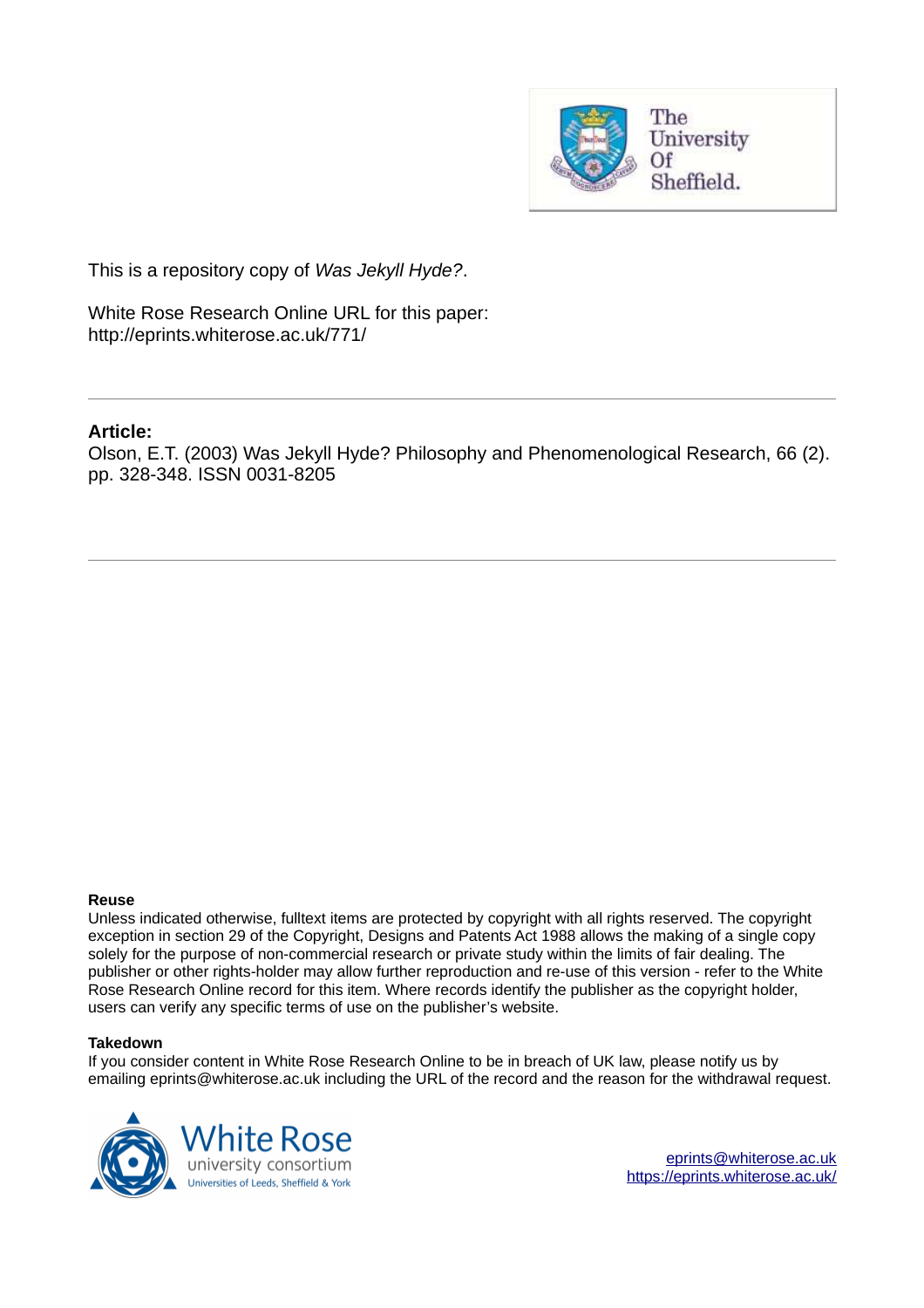# Was Jekyll Hyde?

ERIC T. OLSON *Churchill College, Cambridge*

> Many philosophers say that two or more people or thinking beings could share a single human being in a split-personality case, if only the personalities were sufficiently independent and individually well integrated. I argue that this view is incompatible with our being material things, and conclude that there could never be two or more people in a split-personality case. This refutes the view, almost universally held, that facts about mental unity and disunity determine how many people there are. I suggest that the number of human people is simply the number of appropriately endowed human animals.

#### **1 .**

We all know stories about split personality, or "dissociative-identity disorder" as the psychiatrists say. Someone suddenly changes so radically in his behavior, personality, beliefs, mental abilities, moral qualities, and even physical features that we scarcely recognize him, and later reverts just as suddenly to his original condition. The good-hearted physician Jekyll becomes a ruthless criminal, Hyde, and after a night's rampage changes back again, horrified at what he has done, all the more so for fear that he may do it again. One person somehow has two personalities.

Others tell the story differently: a single human being is somehow the home of two different thinking agents—two people or persons—who alternate in controlling its movements. Jekyll may be horrified at what *Hyde* has done, but he himself has done nothing wrong, apart from performing the illfated pharmacological experiment that brought Hyde into being.

Which way of telling the story is the right one depends on whether Jekyll *is* Hyde—whether Jekyll and Hyde are two or one. Split personality raises questions about our identity because both descriptions seem right. We want to say that there is just one person in the story, who simply thinks and acts in very different ways at different times, because there is just one human being or human animal there. We also want to say that there are two people—that Jekyll isn't Hyde—because that one human being thinks and acts, so to speak, as if it were two. Yet the two descriptions are incompatible: Jekyll and Hyde cannot be both identical and not identical.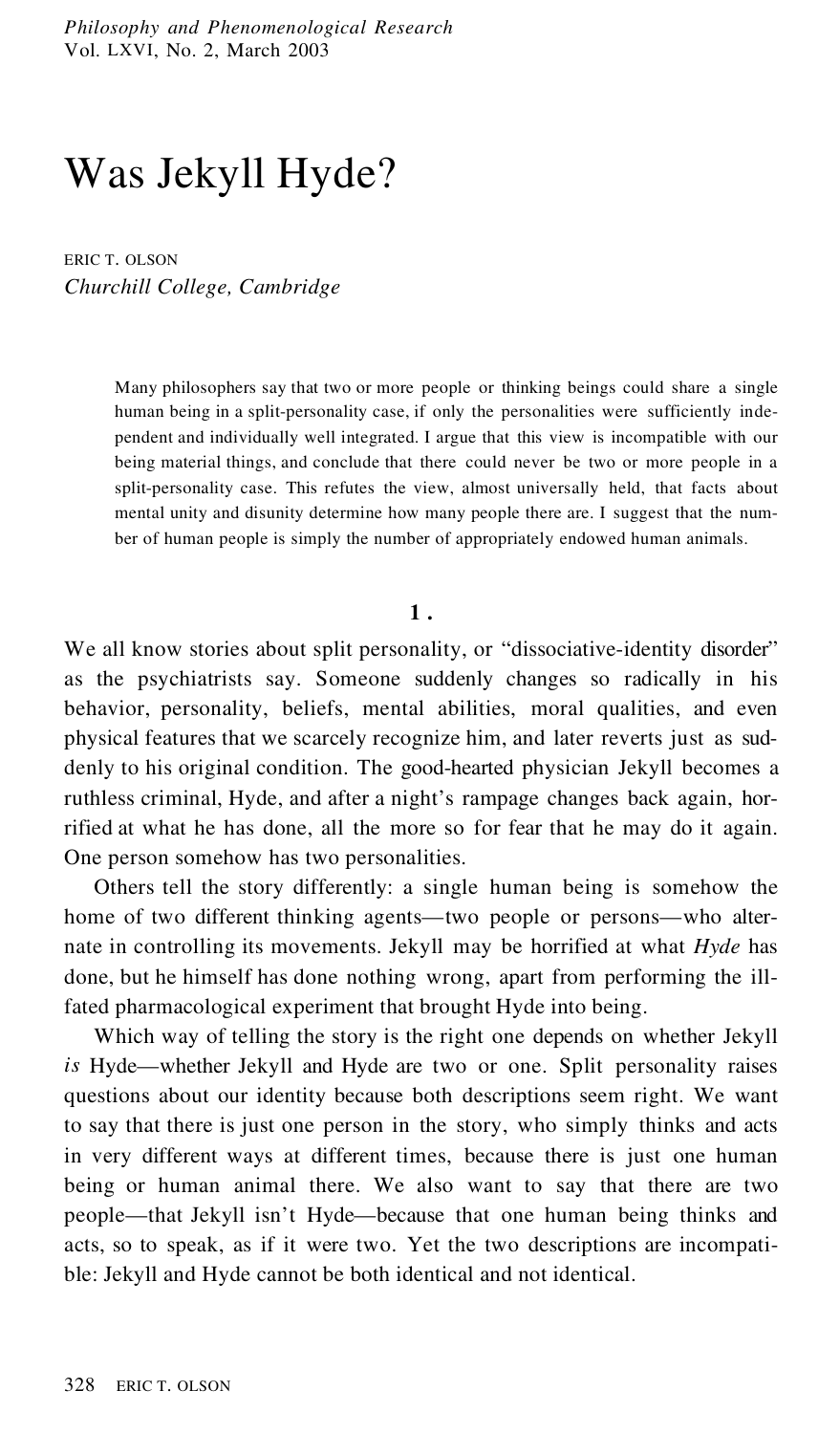The second description has a good deal of support. Some experts think that two or more people—two intelligent, rational, self-conscious beings—share a single human being in some real cases of split personality. Many more think that it might happen, if only the split were deep enough. If the personalities in such a case *were* ever individually full and well-rounded and independent of one another in the right way, whether or not this ever happens in real life, the people would outnumber the human beings. For want of a better name, I will call this the *Cohabitation Claim*. Doubts about whether there are more people than human beings in actual cases of split personality are almost always about whether the personalities in those cases are ever sufficiently full or independent of one another. Though many doubt whether the antecedent of the Cohabitation Claim is ever satisfied, few question the Claim itself.<sup>1</sup> This is not surprising. The Claim follows from the idea, almost universally held since Locke, that the number of people in a situation is determined by psychological facts, in particular by facts about psychological unity and disunity. Nearly everyone assumes that if you have two centers of consciousness, or points or view, or unified and independent systems of mental functioning or the like, you necessarily have two different thinking beings. I will say more about this general principle later.

I am going to argue that the Cohabitation Claim is false. There could never be two or more people in a case of split personality, no matter how deep the split. I reject the Claim because it appears to rule out any plausible view about what sort of things you and I are. In particular, it rules out our being material things—things made of flesh and blood. If we think carefully about what we are, and especially about what non-mental properties we have, we will see that there is simply no room for two of us within one human being. Or at least not in a split-personality case. If this is right, it has important consequences for the neglected but important question of what determines how many of us there are at any one time, the so-called problem of synchronic identity. It implies that the number of thinking beings does not follow from facts about mental unity and disunity.

<sup>:</sup> 1 Gillett (1986) and Lizza (1993) doubt the antecedent but not the Claim. Anderson (1976), Wilkes (1988: 127f.), and Radden (1996) say that there is more than one thinking being in actual cases of split personality; see also Broad (1923: 16). The Cohabitation Claim dates back at least as far as Locke (1975: 344); its contemporary advocates include MacIntosh (1974: 455f.), Shoemaker (1984: 97), Carruthers (1986: 226), Glover (1988: 25), Lowe (1996: 31), and Rovane (1998: 169ff.). Hofstadter and Dennett *define* split personality as "two or more persons 'inhabiting' one body for alternating periods of time" (1981: 479). Note that the Claim is that there could be two numerically different people within one human being. The idea that someone suffering from split personality might "be" two different people in a sense not involving numerical identity, in something like the way that an actress might alternate between "being" Ophelia and "being" Rosalind, is of no metaphysical interest.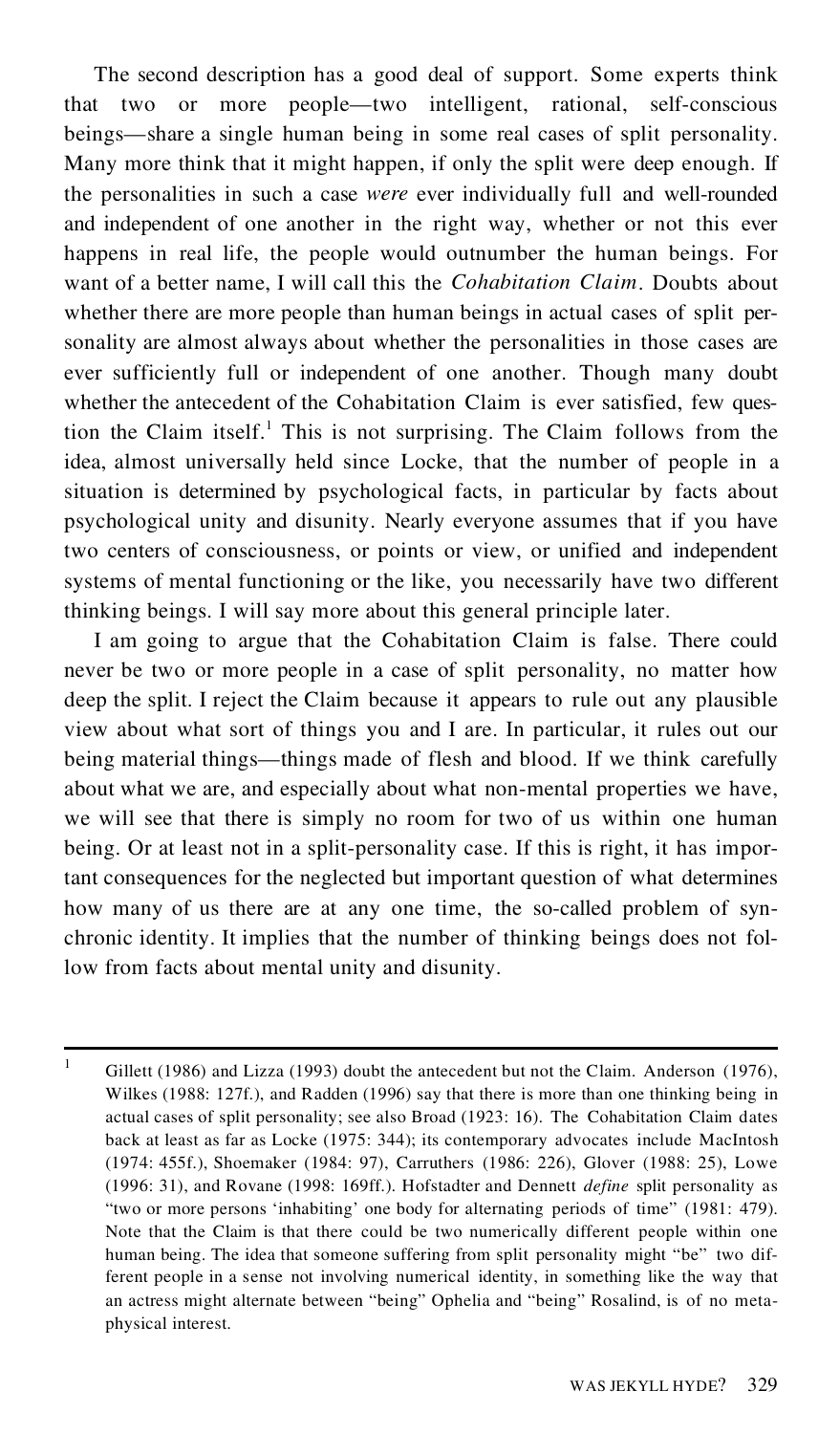Let us have a concrete example. We want a representative test case, one where two different people would share one human being if this could ever be so due to split personality. The story of Jekyll and Hyde is not, alas, ideal for this purpose. Nor are the fascinating real cases of Christine Beauchamp, Eve, or Sybil. So with some reluctance I will set aside these colorful characters of fiction and clinical history and turn instead to a comparatively dull philosopher's story—one designed to avoid the sorts of anomalies and unexpected twists that may make for a good tale, but are likely to lead us astray.

Imagine, then, a human being with two personalities, one of which is "out" or active on even days, and the other of which is active on odd days. Each day at midnight, like clockwork, one personality goes dormant and the other takes over. Call the being who thinks and acts on even days *Even* and the one who thinks and acts on odd days *Odd*. (By 'thinking' or 'thought' I mean any sort of mental activity or state.) Suppose that Even cannot recall, on even days, anything that Odd thinks or does on odd days, and that Odd likewise cannot recall on odd days anything that Even does or thinks on even days. On even days, Even can learn what Odd did or experienced on past odd days only by doing detective work: by interrogating witnesses and examining traces of Odd's behavior, such as the mess he left in the bedroom. Even sincerely denies, on even days, any responsibility for what Odd does on odd days. Even's thoughts and actions on even days affect those of Odd on odd days in something like the way that your thoughts and actions might affect those of someone who shared your living quarters and slept in your bed, but who was always out when you were at home so that you never met. Likewise for Odd, on odd days, with respect to even-day thoughts and actions. Let the two personalities be as full and well-rounded as the circumstances permit, so that no one familiar with Even on even days or with Odd on odd days would have any reason to suspect anything unusual, apart from their curious inability to report firsthand on events or experiences from alternate days. (They might claim to spend every second day asleep.)

If this is not enough to get us to think that Even and Odd are two people if there could ever be two people in a split-personality case, let the two personalities be very different. Even (on even days) is cheerful and gregarious, while Odd (on odd days) is sullen and withdrawn. Even enjoys smoking on even days; Odd detests it on odd days. We may want to add that the even-day and the odd-day thoughts could no more *become* integrated, through psychotherapy or the like, than your thoughts could become integrated with mine. Fill out the story as you like, resolving any further details in whatever way would most favor the view that there are two people.

If the case histories we find in textbooks of abnormal psychology are accurate, something not all too different from this ought to be possible, even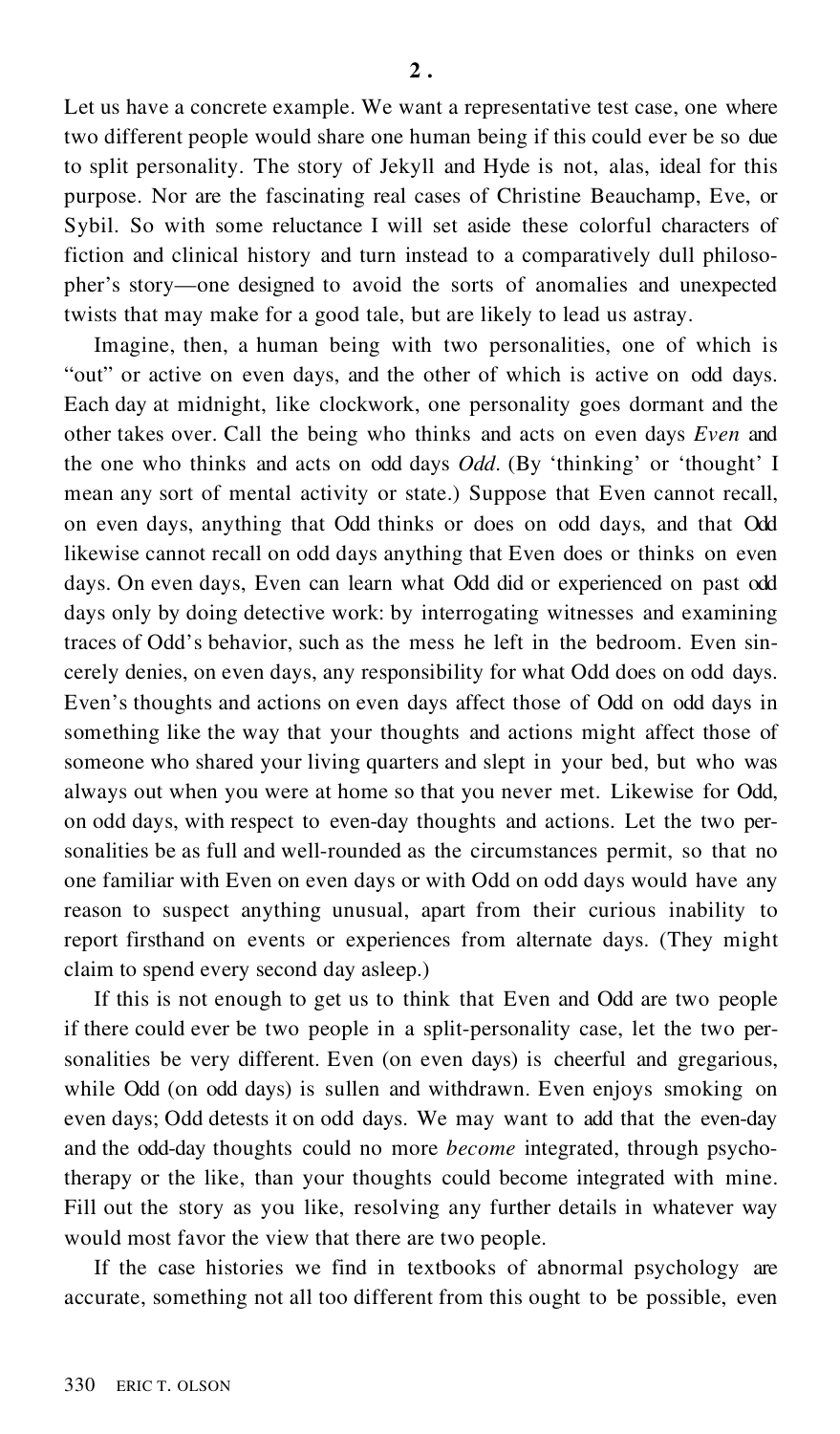if it would be unlikely ever to arise except perhaps as the result of an elaborate and highly immoral medical experiment. Those who distrust fanciful thought experiments may want to replace my story with whatever *they* think is the possible case of split personality most likely to involve more than one thinking being, and imagine my comments modified so as to apply to it.

My question, then, is whether Even—the one who thinks and acts on even days—is Odd, the one who thinks and acts on odd days. Are Even and Odd two or one? Is the being who is cheerful and gregarious on even days the one who is sullen and withdrawn on odd days, or a numerically different being? This question is not answered simply by the way we introduced the names 'Even' and 'Odd'. Even was said to be the one who thinks and acts on even days; that doesn't by itself rule out his also thinking and acting on odd days, or Odd's thinking and acting on even days. I will assume that the Cohabitation Claim is true if and only if Even and Odd would be two different beings.

**3 .**

I fear that some may doubt whether there is any objective fact here to be discovered. "Whether Even is Odd depends on how we choose to describe the case. It depends on our concept of a person. According to one concept, Even and Odd are two. According to another, they are one. We cannot say which is right until we settle on a concept. More likely our ordinary concept of a person is simply not up to the task. Being designed to deal with ordinary life, it isn't precise enough to tell us in all possible cases whether we have one person or two. So we cannot discover whether Even is Odd. At most we can *decide* the matter by sharpening our concept of a person."

This is rather puzzling. The question was whether the being who thinks and acts on even days also thinks and acts on odd days—whether there is one thinking, acting being in the story or more than one. What has that got to do with our concept of a person? If there really is something that thinks and acts on even days, and something that thinks and acts on odd days, and if there really is such a relation as numerical identity—and without these assumptions there are no questions about personal identity in cases like this—then those beings must be either identical or distinct. (Or it may be indeterminate: "they" might be neither definitely one nor definitely two. But that too would be an answer to our question.) How could there be "no fact of the matter"? How could it be up to us to decide?

Presumably the idea is something like this. There are really many thinking, acting beings in the story. Some think and act only on even days, some only on odd days, some on both even and odd days. Strictly speaking, there is no *one* being that thinks and acts on even days, or any one being that thinks and acts on odd days. There are many such beings. So until we are told more, the names 'Even' and 'Odd' will be ambiguous in their reference. 'Even' will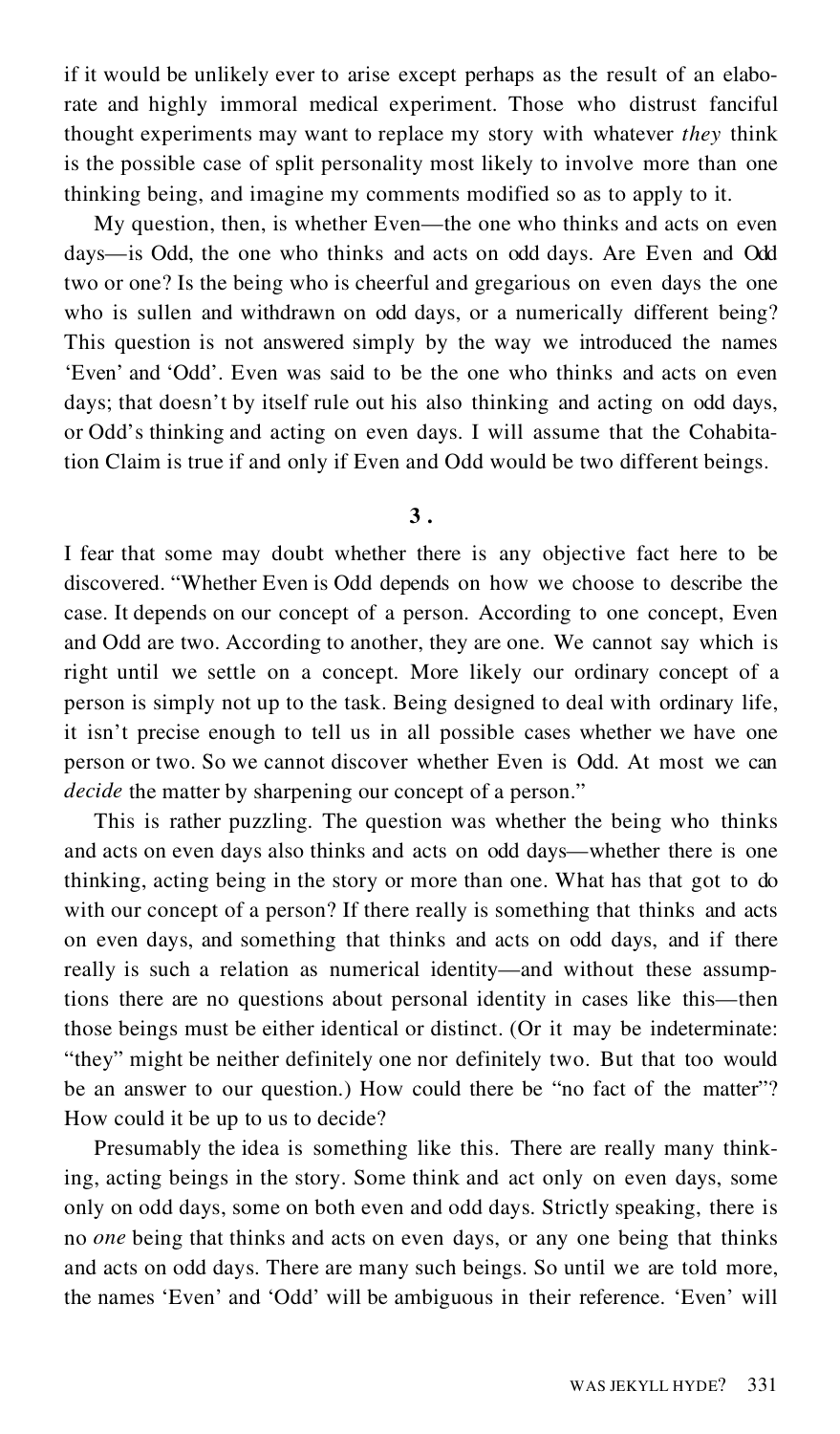refer to at least one being that thinks and acts only on even days, but also to at least one being that thinks and acts on both even and odd days, and likewise, *mutatis mutandis*, for 'Odd'. We can say whether Even is or isn't Odd only once we have disambiguated the names, as we might do by sharpening our concept of a person and stipulating that 'Even' and 'Odd' are to name people in that sharpened sense. If we adopt a person-concept that applies to only one of the beings in the story—one that thinks and acts on both even and odd days—we will say that Even is Odd. If we adopt a concept that applies to more than one being—in particular to at least one that acts only on even days and to one that acts only on odd days—we will say that Even is not Odd (though of course we won't strictly be speaking of the same "Even" and "Odd" in both cases).

But in that case the objective fact, and the answer to our question, is that there aren't just one or two thinking beings in the story, but three at least, and probably many more. Our question was not how many such things would count as "people" on one or another sharpening of that concept, but how many thinking beings there are. So those who say that our question has no answer to be discovered appear to be assuming the Cohabitation Claim at the outset. Or if this is not what they have in mind, it will be hard to understand them.

Someone might deny that there is any fact about how many thinking beings there are until we sharpen *that* concept. But again, it will be hard to understand this unless it implies that the story contains a largish number of beings that are candidates, so to speak, for being thinkers (that qualify as thinkers on at least one admissible sharpening of that concept). That too is an answer, though a messy one, to our question, and one that entails at least a close variant of the Cohabitation Claim. I can see no way round the question.

#### **4 .**

Before arguing against the Cohabitation Claim I will briefly discuss two arguments in support of it.

The first I will call the *argument from personhood*, since it is based on the general idea that we work out how many people there are in a given situation by analyzing the concept of a person (Anderson 1976, Wilkes 1988: 120-123, Rovane 1998: 172). We start by arguing that anything with such-and-such features is a person. The number of beings in the situation that have those features will then give us the number of people there. The premise about how many beings have the relevant features is supposed to be an empirical matter that can be read off, in principle if not in practice, from an adequate clinical description of the case. The philosophical work lies in deciding what makes something a person, as opposed to a non-person.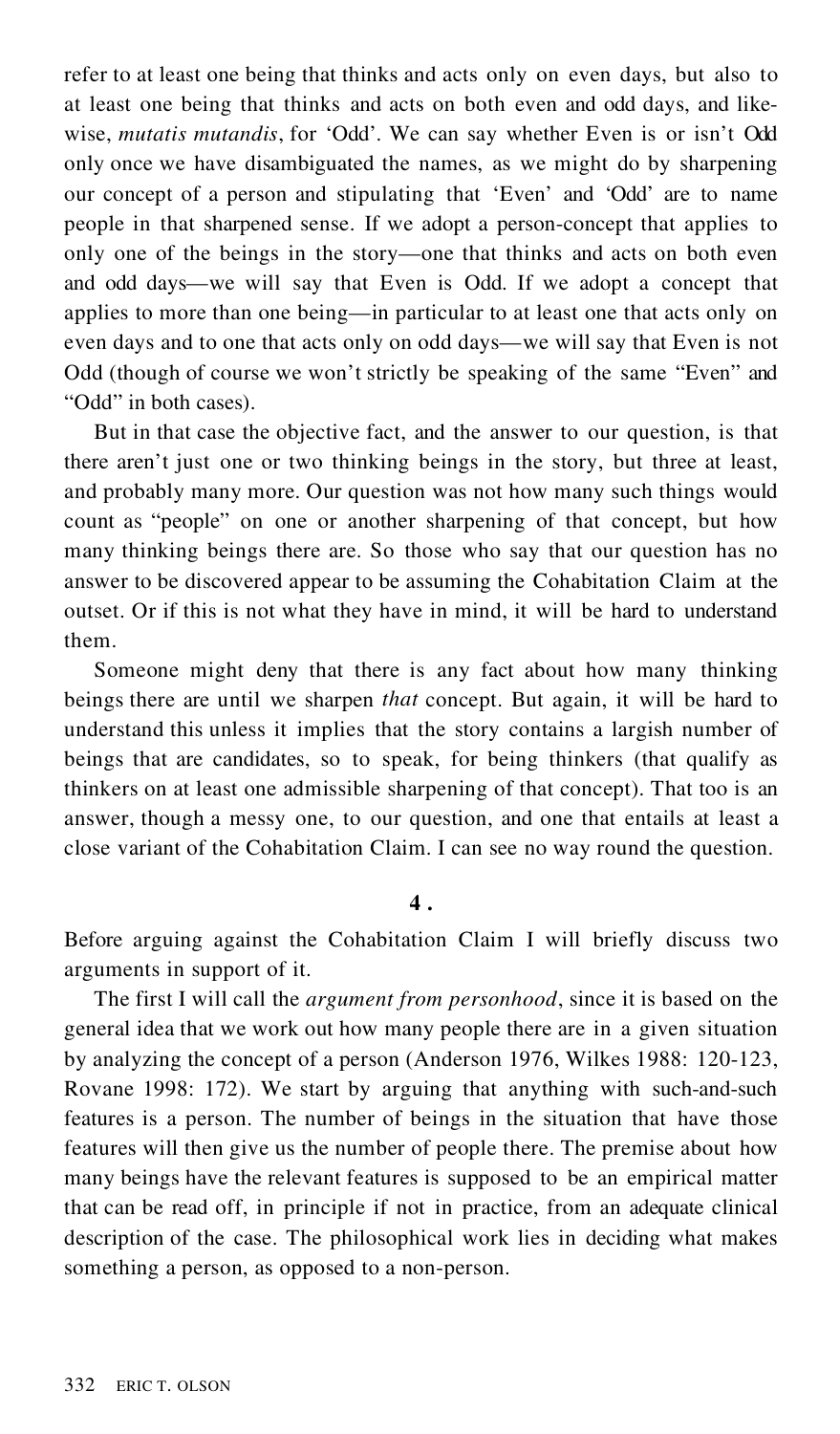Let us apply this idea to the case at hand. Wilkes says that a person is anything that is rational, is the subject of intentional states, is appropriately treated as a moral agent, can reciprocate when so treated, uses language, and has some sort of self-consciousness. Suppose that is right. Presumably we can agree that both Even and Odd have those six features. Does it follow that there are at least two people there?

Hardly. I think I can say without boasting that *I* satisfy Wilkes's criteria for being a person. So does the author of this essay. Yet that is obviously compatible with the fact that I am the author of this essay. What the argument needs is the premise that Even and Odd are numerically different. But that was just the point at issue. The trouble is that the argument works only once we have identified and counted all the beings in the story that are candidates for being people. Only then can we count the people by noting how many of those candidates satisfy our criteria of personhood. Until we know whether Even *is* Odd, it is no help to be told whether Even and Odd are people. Our question is precisely how many serious candidates there are—how many rational, thinking beings. And here the argument from personhood offers no guidance.

Wilkes and Rovane say that the candidates for personhood in cases like ours are *personalities*. The case history will tell us how many personalities there are, and their mental properties; we philosophers need only apply our criteria of personhood to those personalities to see how many qualify. In our story there are clearly two personalities, each of which is rational, has beliefs and desires, and so on. Thus, each of them is a person, and so there are two people.

But again, this is not an argument for the Cohabitation Claim. It simply *asserts* that there are two rational, thinking beings in the story. To support the Cohabitation Claim Wilkes and Rovane would have to argue, first, that there are two things called 'personalities' in the story, and, second, that those things are rational, thinking beings. They provide no such argument.

In any case, their position is incredible. What sort of thing is a personality? We don't ordinarily use the term to refer to countable objects at all, but merely as a way of talking about people's mental and behavioral features. (We wouldn't say that someone had two different smiles. Or if we did, we wouldn't take it to imply that anyone literally had two of something.) If there really are two concrete objects called personalities in our story—and if this is a point that we can take as a premise in an argument for the Cohabitation Claim without assuming the point at issue—then a personality would seem to be some sort of complex psychological attribute, or perhaps a collection of mental and behavioral events or dispositions. The question then is whether a psychological attribute or a collection of mental events can literally be rational or self-conscious, or think or act or be responsible for its actions.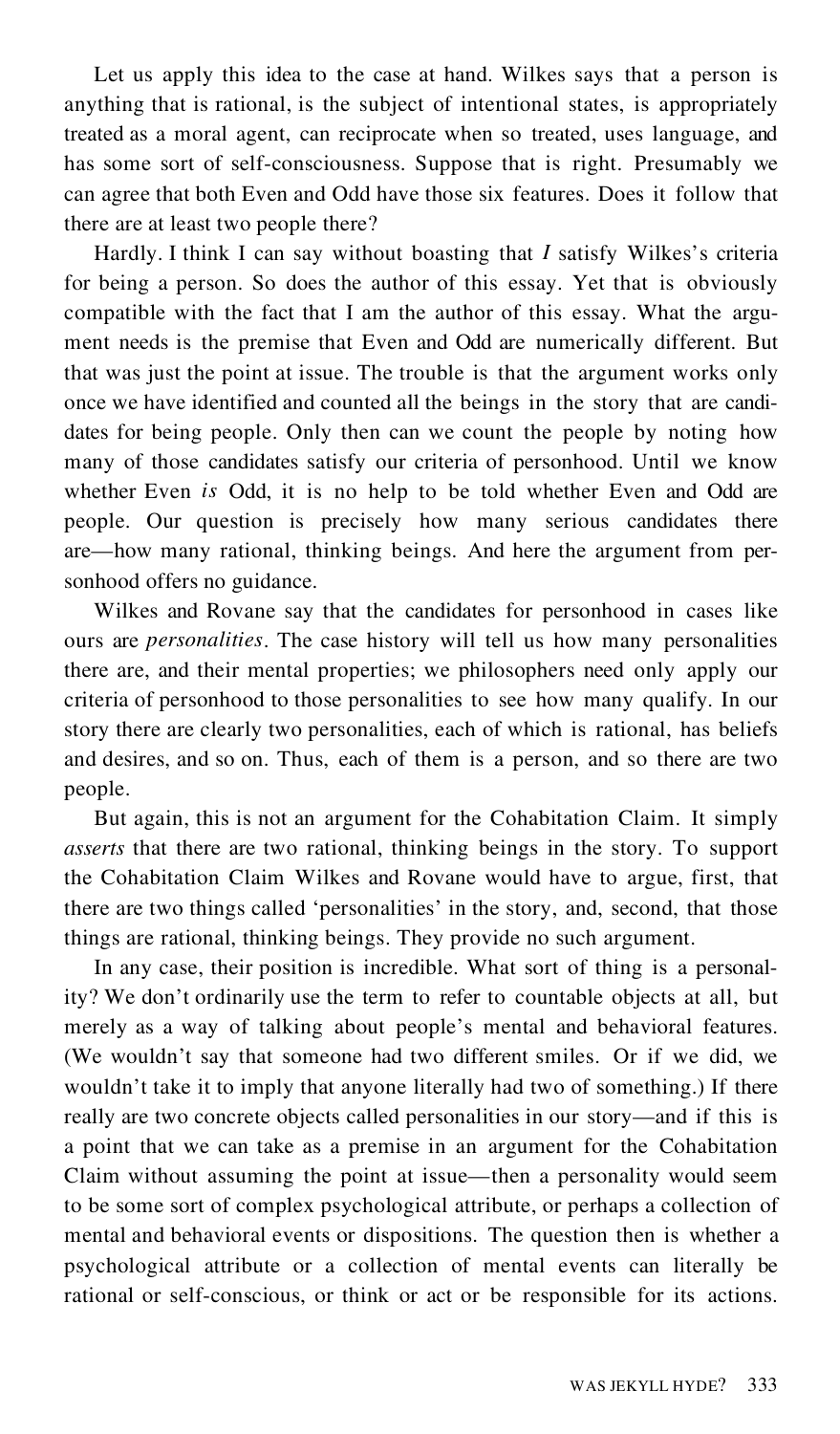Are you and I attributes or collections of mental items—rather than, say, men and women? (Whatever else men and women are, they are made at least partly of flesh and blood, and not entirely of mental items.) Wilkes apparently thinks that we are. Rovane says explicitly that we are "sets of intentional episodes" (1998: 212).

This strikes me as absurd. Collections of thoughts and experiences don't fret about the future or drink coffee or feel tired. The thing you see or point to when you see or point to me is not a set of intentional episodes. Certainly the argument from personhood supports no such claim. On the other hand, if 'personality' just means a certain sort of *person*—as when we say that Woody Allen is a famous cinema personality—then the number of "personalities" there are in the story is just the point at issue, and once again needs to be argued for and not simply assumed.

**5 .**

The second argument for the Cohabitation Claim attempts to derive the number of thinking beings from facts about how particular mental states relate to one another. It is based not on the concept of a person, but on that of a mental state or property. The idea derives from Kant, who suggested that part of what makes something a mental state of a particular being, and hence a mental state at all, is that being's ability to combine or synthesize it with its other mental states (*Critique of Pure Reason* B134).

Rather than discuss Kant directly, I will take on someone nearer my own size. Shoemaker's recent argument that the Cohabitation Claim follows from the functionalist theory of mind is Kantian enough, I hope, but easier to understand (1979: 335, 1984: 94-97). The functionalist theory characterizes mental states partly in terms of the way they are disposed to combine with other mental states to produce further mental states and behavior. If I prefer chocolate to vanilla, it is part of the nature of that preference that it dispose me to choose chocolate over vanilla unless I want something else that I think I could get by acting otherwise. Mental states and actions come by nature in packages: no state of mine could be a desire, belief, or experience without being combined with other mental states with which it is disposed to interact in this sort of characteristic way, and without such combinations at least potentially producing characteristic behavior. We might call the packages of mental particulars and actions interrelated in this way *mental systems*. (I hesitate to call them *minds*, as that word is often used as a synonym for 'person' or 'thinking being'. We don't want to assume that mental systems are thinking beings.)

Shoemaker then argues like this: (1) The even-day thoughts and actions make up one mental system, and the odd-day thoughts and actions form another. That was part of our story. If Even wants chocolate on an even day,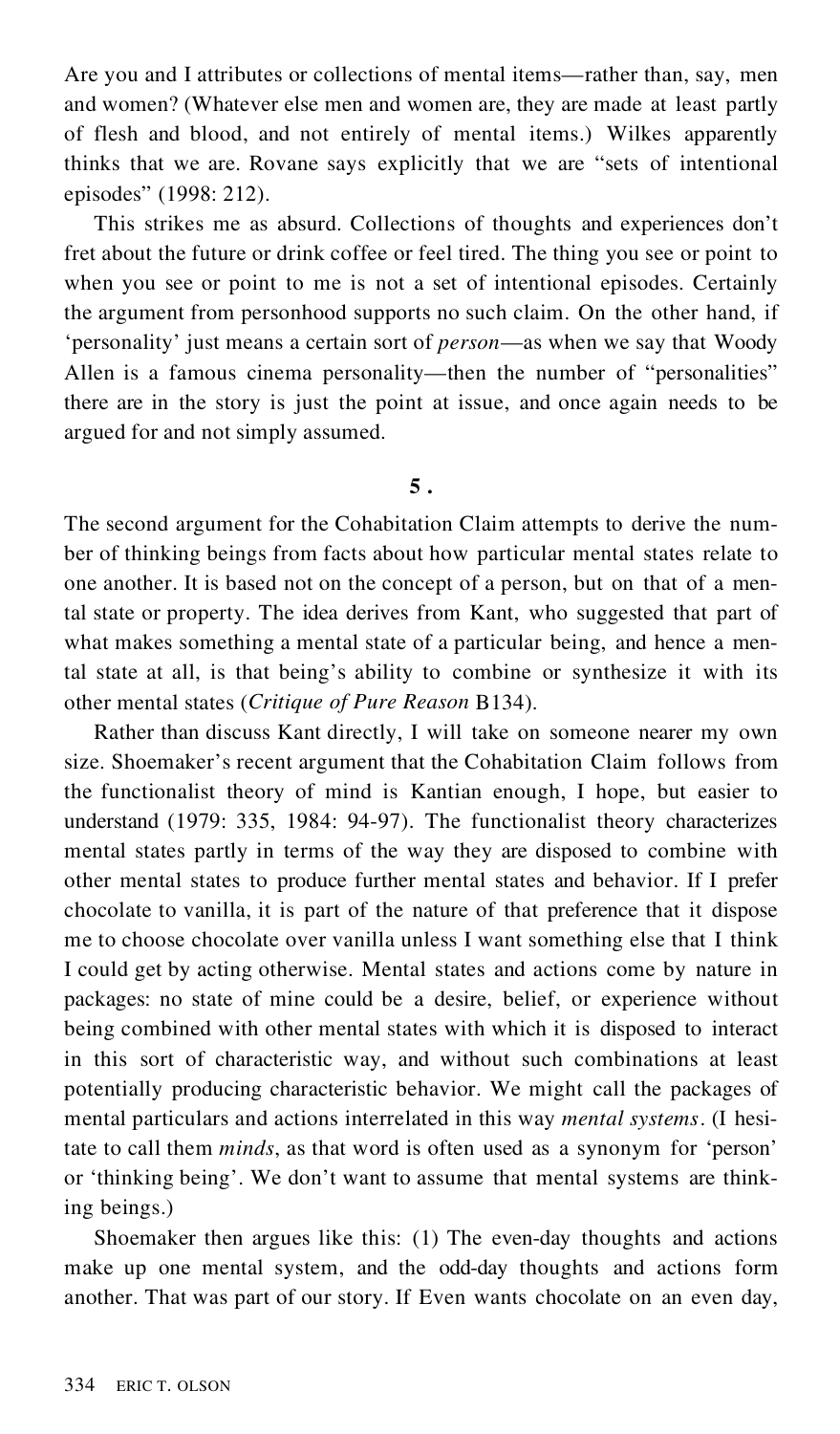that desire will in no way be disposed to interact with Odd's belief, manifest only on odd days, that there is chocolate in the bottom drawer, to produce appropriate action, any more than my desires are disposed to interact with your beliefs to produce action. (2) The even-day thoughts belong to someone, and the odd-day thoughts belong to someone. This could fail to be the case only if there were no thinking beings in the story at all, and hence no thinking beings anywhere and no problems about personal identity. (3) Nothing could be the subject of two mental systems. Hence, (4) the subject of the even-day thoughts is not the subject of the odd-day thoughts. Even and Odd are two.

The *synthesis argument*, as we might call this, is more promising than the argument from personhood. It makes no contentious assumptions about how many person-candidates there are, or about whether Even is Odd, or about our being literally bundles of thoughts. It starts with facts that might reasonably be thought to fall out of any neutral description of the case, applies a plausible principle to them, and deduces the number of thinking beings.

Is it persuasive? I want to know why there couldn't be two mental systems unless there are two thinking beings. Isn't that just the point at issue? It doesn't follow from the functionalist theory of mind. As it is ordinarily understood, anyway, the theory says only that every mental state must belong to a mental system. Shoemaker argues like this: Functionalism implies that a mental state of mine must be disposed to interact in characteristic ways with other mental states and actions that make up a mental system. But which other mental states, and what actions? Mine, of course. My preference must dispose *me* to choose chocolate when *I* believe it is available, unless *I* have a preference that *I* take to be incompatible with it. Those mental states not disposed to interact in this way with states of mine must belong to someone else. This is plausible enough. But it seems to get its plausibility from the idea that thinking beings derive their identity from facts about mental unity and disunity. And that is just what I want to question. What if there are simply not enough thinking beings around to match up one to one with the mental systems?

Someone might solve this problem by saying that thinking beings *are* mental systems. The existence of two systems of mental states that interact in the way the functionalist theory specifies guarantees the existence of two thinking beings to be the subjects of those states because that is what thinking beings are. This is more or less the view of Wilkes and Rovane. But it isn't Shoemaker's view, and certainly doesn't follow from functionalism.

There is more to be said about the synthesis argument. But as it stands it is inconclusive at best.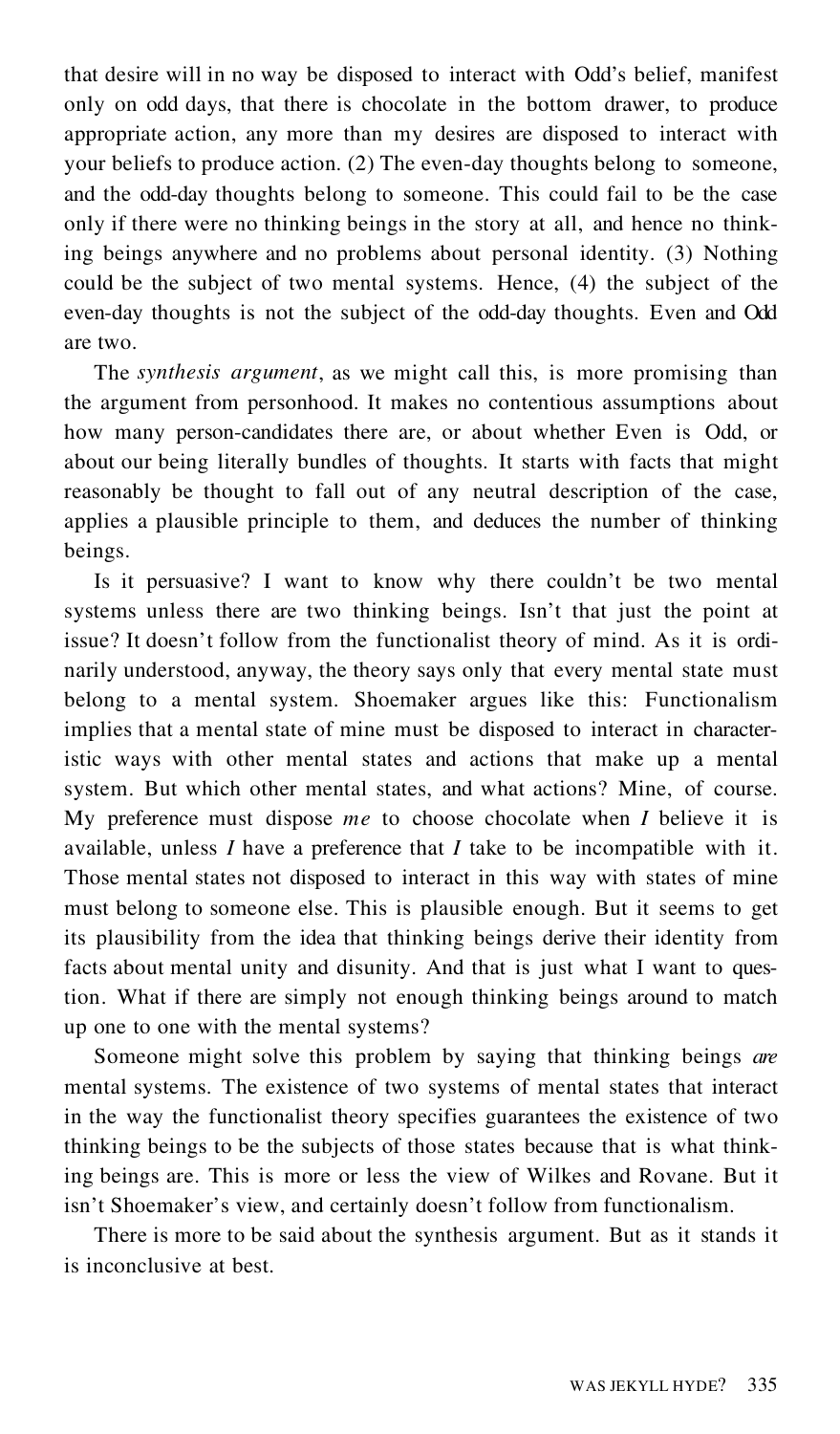I will now state my case against the Cohabitation Claim. I will discuss more arguments in support of the Claim afterwards, in the form of objections to my own view.

I object to the Claim because it is inconsistent with our being material things of flesh and blood. (By 'material thing' I mean roughly something made of matter that has mass and shape and a location in space and that can persist through time.) My argument has three premises.

First, if Even and Odd are two, they differ psychologically and behaviorally. There must be times, for instance, when Even is conscious and acting and Odd is unconscious, or at any rate unable to perceive or act. There is no point in saying that there are two people in the story unless we can attribute the even-day thoughts and actions to just one of them and attribute the oddday thoughts and actions entirely to the other, so that each gets exactly one personality. If one person with two personalities is bad, surely two people with two personalities each is worse.

Second, any two material people who differ mentally and behaviorally in the way that Even and Odd would have to differ, if they were two, will differ in some non-mental respect that accounts for their mental difference. At any rate they will be very likely to differ non-mentally. Two immaterial souls might perhaps differ systematically in their intrinsic mental attributes without differing in any non-mental way, but two material people couldn't.

Third, if Even and Odd are material things, they have the same qualitative, non-mental properties. (Such "non-qualitative" properties as being identical with Even are of course excluded.) They are made of the same matter and have the same surroundings, evolutionary history, and so on.

Here, then, is the argument. Suppose Even and Odd are material things. If they are two, they will differ mentally in a way that implies some non-mental difference. But since they "share" a single human being, they cannot differ in any such non-mental way. So they cannot be two. Again: if they are material things of flesh and blood, sharing a single human being, they will be non-mentally exactly alike, and therefore mentally exactly alike, and therefore one and not two. So Even and Odd must be one—unless, perhaps, they are not material things.

What might they be instead? Bundles of mental particulars, most likely, since that is what the main arguments for the Cohabitation Claim seem to imply—though as far as the present argument goes they could also be simple immaterial substances, mental events, or even wholly abstract things akin to computer programs. We agreed that the Cohabitation Claim was true just in the case that Even and Odd, in our story, were two. Hence, the Claim implies that the people in split-personality cases are not material things. There are simply no two material things that could *be* Even and Odd. There isn't room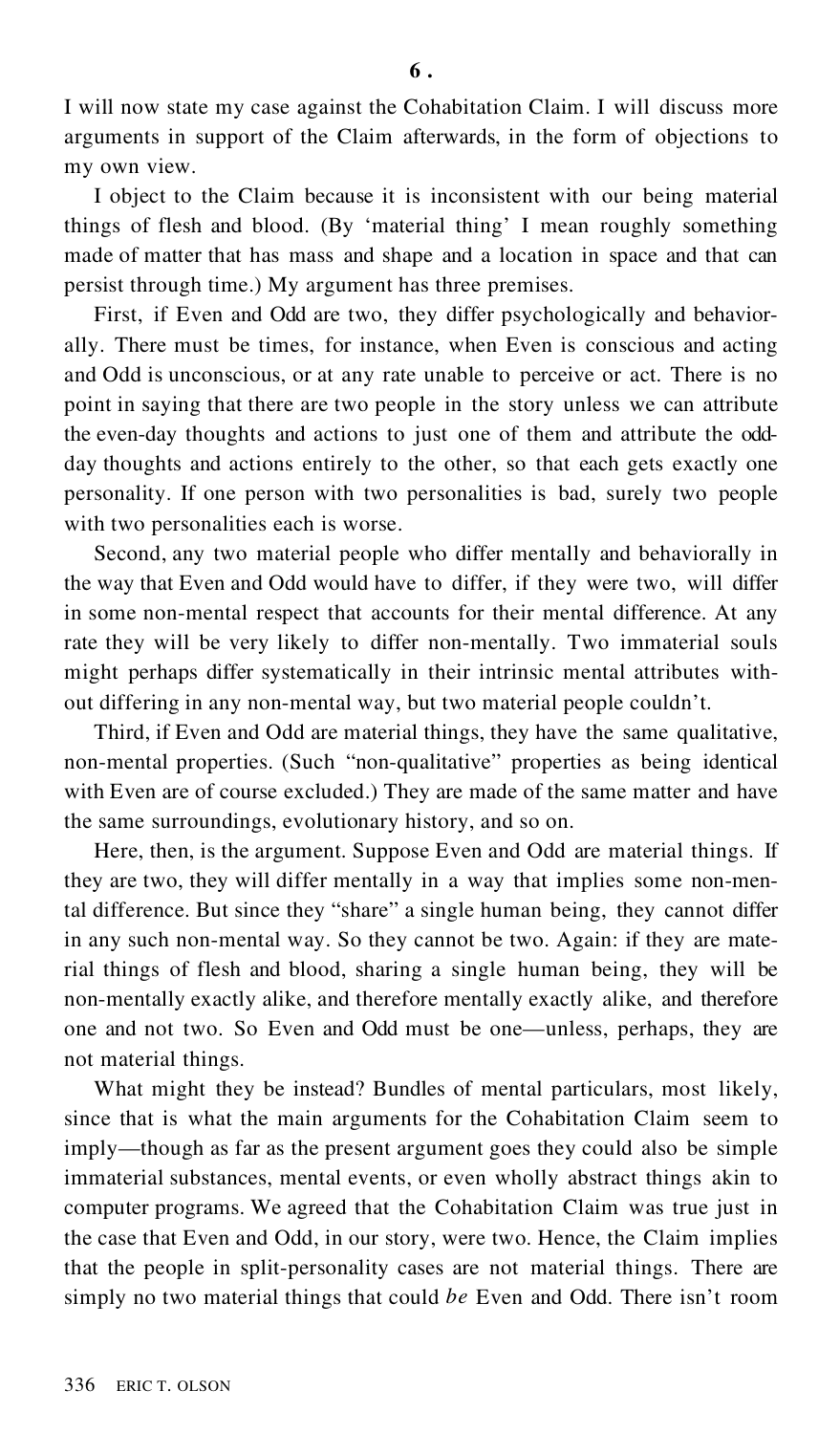for them. And if they are not material things, neither are the rest of us. The Cohabitation Claim leads to dualism. (If we're not material things, doesn't it follow that we are immaterial things? And isn't that dualism?) Since I take dualism to be false, I conclude that there could not be two of us in any case of split personality.

I wish I had a good argument for the claim that we are material things. But this is such a fundamental point that it is hard to say anything that will not be seen, perhaps rightly, to assume the point at issue. Still, it seems true. When we look in a mirror we seem to see ourselves, and not merely the material shell that houses the invisible things that we really are. I presume that most readers think that they are material. If you like, you can see my argument as supporting the conditional claim that if we are material, then the Cohabitation Claim is false.

Let us now examine the argument's main premises. The first, that Even and Odd would differ mentally if they were two, needs no defense. What about the second? Could two people—two material beings—that were alike in every non-mental respect still differ mentally in the way that Even and Odd are supposed to differ? Could there be that sort of mental difference without any nonmental difference?

If so, two beings made of the same atoms arranged in the same way, with the same surroundings and evolutionary history, might be mentally as different from one another as you are from me. Intrinsic mental properties would not even "weakly" supervene on physical ones. (Mental properties weakly supervene on physical properties if, necessarily, two beings with the same physical properties would have the same mental properties. Most of those who call themselves physicalists believe that the mental supervenes on the physical in a stronger sense than this.)

Now some of those who believe that we are material things deny weak psychophysical supervenience. They say that there is a material object numerically different from me called "my body" which, despite being physically identical with me (with the same surroundings and evolutionary history), does not and cannot think. Could this—if it were true—help us to understand how Even and Odd might differ mentally?

Well, if we ask why the activities of my body's nervous system should be insufficient for it to think or experience (despite being identical to the activities of my own nervous system), we shall probably be told that it is because people and their bodies belong to different ontological kinds. My body cannot think, despite being physically just like me, because it is a body, with identity conditions different from those of people. (Part of what makes something an ontological kind is presumably that it determines the identity conditions of its members.) Mental properties, then, are grounded in part in such nonphysical properties as ontological kinds, which are not determined entirely by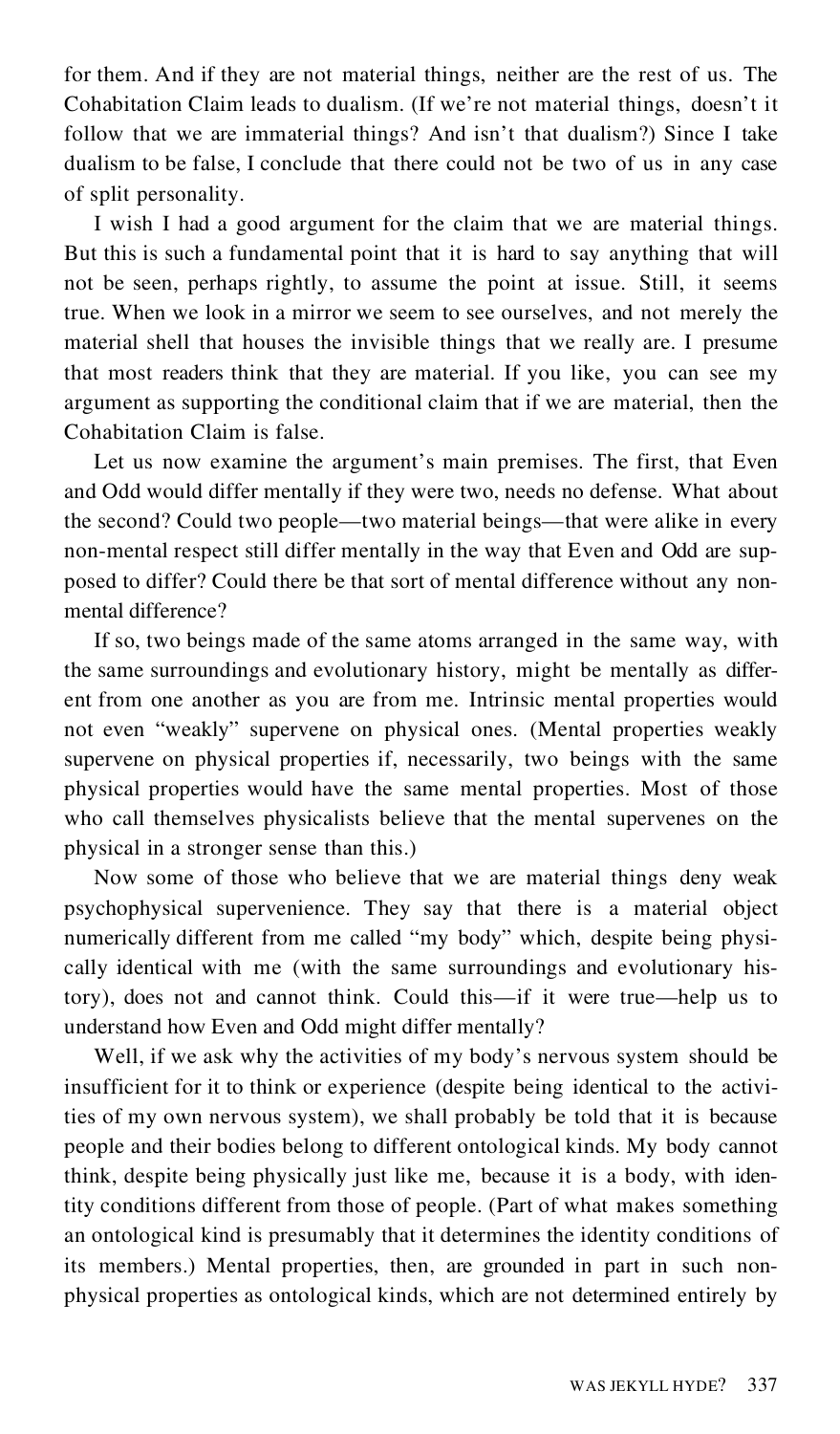a thing's microphysical structure and surroundings. To explain why something is conscious we must mention not only its physical properties, but also the fact that it is a person and not, say, a person's body. (For an account of this sort see Shoemaker 1999.) But even if we grant this, it can hardly explain how two physically identical *people*, with the same surroundings and history, could be radically different mentally. Even and Odd belong to the same ontological kind. So rejecting weak psycho-physical supervenience is little help in explaining how Even and Odd could be qualitatively different.

In fact the argument against the Cohabitation Claim need not rely on supervenience claims of any sort. We needn't insist that any two material people indistinguishable in their non-mental qualities must be mentally alike. It would be enough if they were *likely* to be mentally alike. It would even be enough if they were likely to be mentally very similar. This would be so if, for instance, a thing's non-mental properties reliably but fallibly caused its mental properties. For in that case Even and Odd's being non-mentally alike would make significant mental differences between them improbable. We should expect their mental properties to converge in the future. And we should expect the people in most other cases of split personality to be mentally alike.

But advocates of the Cohabitation Claim believe that the psychological differences between "cohabiting" people in cases of the sort we have described are not improbable or temporary, but systematic and lawlike. It is not supposed to be a freakish accident that Even and Odd have different mental properties. It may be a freakish accident that there are two people there in the first place; but given that they are there, it is supposed to be unsurprising that they differ mentally. If such people are nonetheless exactly alike non-mentally, it is hard to see how there could be any interesting connection at all between mental and non-mental properties. If nothing else, that makes it unlikely that people are material things.

We could put the point like this: Why do Even and Odd differ mentally and behaviourally, if indeed they do? What could explain the supposed fact that Even is conscious and acting while Odd, at the same time, is unconscious and unable to act? If there is any connection between mental and nonmental properties, we should expect this mental difference to be grounded at least in part in some non-mental difference.

So much for the second premise. Any materialist who thinks that Even and Odd are two will deny the third premise, and argue that they differ in some non-mental way. This poses a challenge for materialist friends of the Cohabitation Claim. They will have to find two material things in the story that Even and Odd could be—objects that differ in some physical or at any rate non-mental way that can account for their supposed mental and behavioral difference. Since Even and Odd belong to the same ontological kind, it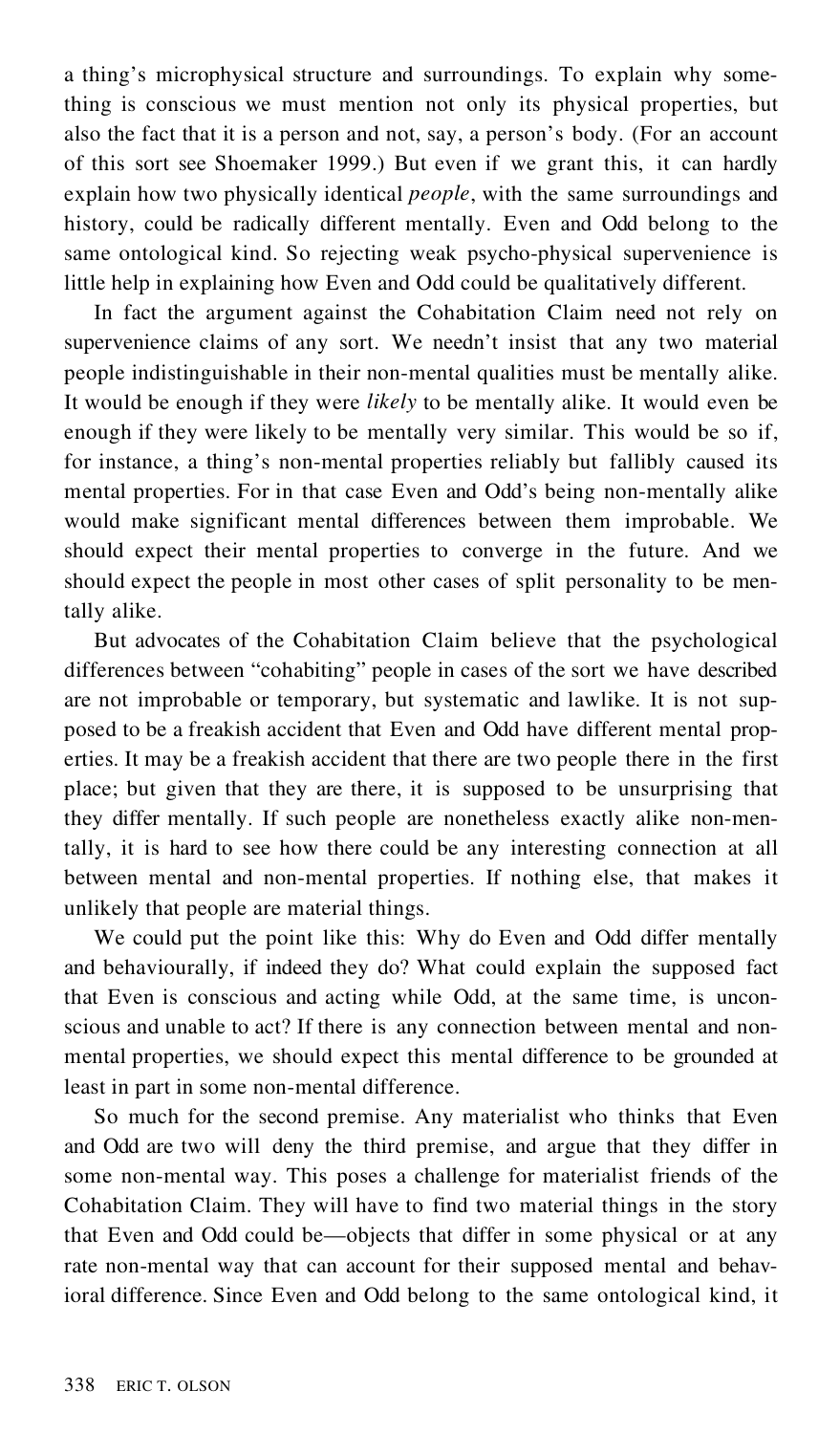is hard to see how their mental difference could be grounded in the sort of non-physical difference that is supposed to explain why people and their bodies differ mentally. So Even and Odd must apparently differ in some physical way. They could not, after all, be made of the same atoms at the same time.

I doubt whether any such materially different things can be found, at least without making some gratuitous and highly implausible assumptions. But let us have a look. There would seem to be two possibilities. Even and Odd might exist at different times, rather than both at once. Or they might exist at the same time but be composed of different spatial parts.

#### **7 .**

Suppose Even exists only when Odd doesn't. At the end of an even day Even perishes and Odd comes into being. That would give Even and Odd a nonmental difference that could explain how they differ mentally and behaviorally: if Even's C-fibers fire at noon on Tuesday, this will not be true of Odd, since he won't exist then.

This assumes that a concrete material object can exist intermittently: it can pass away at the end of one day, not exist at all during the next, and come back into being on the third day. Even might come into being for the first time in 1950 and pass away for the last time in 2030, yet exist for only 40 years in all. Someone who perishes now may be resurrected in the next age.

This is a contentious assumption. Even if we grant it, though, we don't get a plausible description of the story of Even and Odd. People don't just come to be and pass away at random. When we begin and end is disputed, but nearly everyone agrees that if a person ever comes into existence, it is at some point between conception and the onset of rationality, and that if a person ever perishes, it is at biological death, or when her mental capacities decay beyond a certain point or her remains dissolve into dust. But no such thing happens to Even at the beginning or at the end of any even day. So why should he come into being and pass away then? Apparently just because he gains consciousness at the beginning of an even day and loses it at the end of the day. But if Even must perish when he goes unconscious, then so must the rest of us. (It was part of the argument that Even and Odd are beings of the same sort as you and I.) No one could continue to exist without remaining conscious. The phrase 'unconscious person' would be an oxymoron. We could never sleep. My bed at night would contain no person, or anything that ever was or could ever come to be a person. No one thinks that.

Perhaps Even perishes at the end of each even day not because he loses consciousness, but because Odd appears. We can survive falling asleep, so long as no new personality takes over. But this is no help. Odd mustn't appear until Even has gone—that was the point of saying that one exists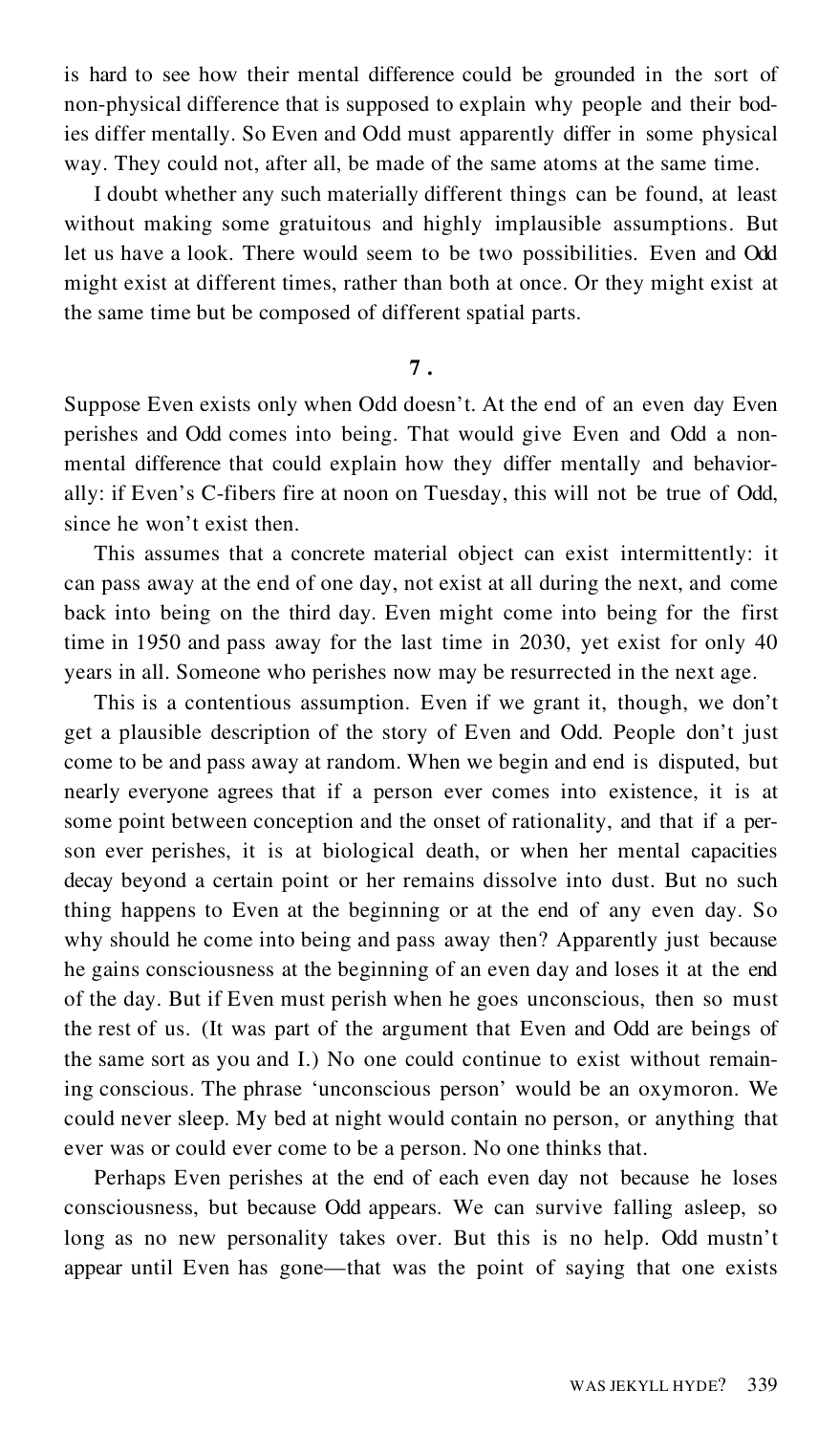only while the other doesn't. Odd appears on the stage too late to push Even off it.

Couldn't Even and Odd be different temporal parts of one human being? Suppose a person consists of those temporal parts or "stages" of a human being (or in science fiction of several human beings) that relate to one another in a certain way. And suppose that the even-day stages relate to each other in that way, and the odd-day stages do as well, but the even-day stages don't relate in that way to the odd-day stages. Then the aggregate of even-day stages would be one person, Even, and the aggregate of odd-day stages would be another, Odd. In that case Odd's presence on odd days wouldn't *cause* Even to exist only on even days. The two would exist on alternate days simply because that is where their temporal parts are.

Of course, we can say this only if Even and Odd, and you and I and other familiar things, have temporal parts—we ourselves, and not just our histories. This is a substantive metaphysical claim, and one that many advocates of the Cohabitation Claim reject.

But there is trouble even for those who accept the ontology of temporal parts. What relation would bind together all and only the even-day stages of the human being, and all and only the odd-day stages, into people? The usual "four-dimensionalist" view is that a person is a maximal aggregate of psychologically interrelated person-stages (e.g. Lewis 1976). There is dispute about just what this psychological relation is, but all agree that it is sufficient for two stages to be psychologically related if, for instance, one can remember an experience of the other. But the even- and odd-day stages in our story are psychologically related in just this way. When the even-day personality goes dormant at the end of an even day, the memories of that day's experiences are not extinguished, but continue to be realized in the human being's brain. They are simply not accessible then. Otherwise how could they be available again 24 hours later? So the odd-day stages have the same memories of past even-day experiences as the even-day stages have, and likewise for the evenday stages with respect to past odd-day experiences. The even-day stages in our story could not be psychologically unconnected with the odd-day stages in the way in which your even-day stages are unconnected with my odd-day stages (supposing we have temporal parts). For Even and Odd to be different temporal parts of one human being, the identity of a person over time would have to consist in something entirely different from the sort of psychological continuity or connectedness that most philosophers think it does.

In fact Even and Odd, on this proposal, would relate in much the same way as you would relate to the person who would result if you were to suffer from amnesia—not philosopher's amnesia, where all mental content is permanently erased, but the so-called transient global amnesia that occurs in real life, where those contents are not erased but are only inaccessible, like a book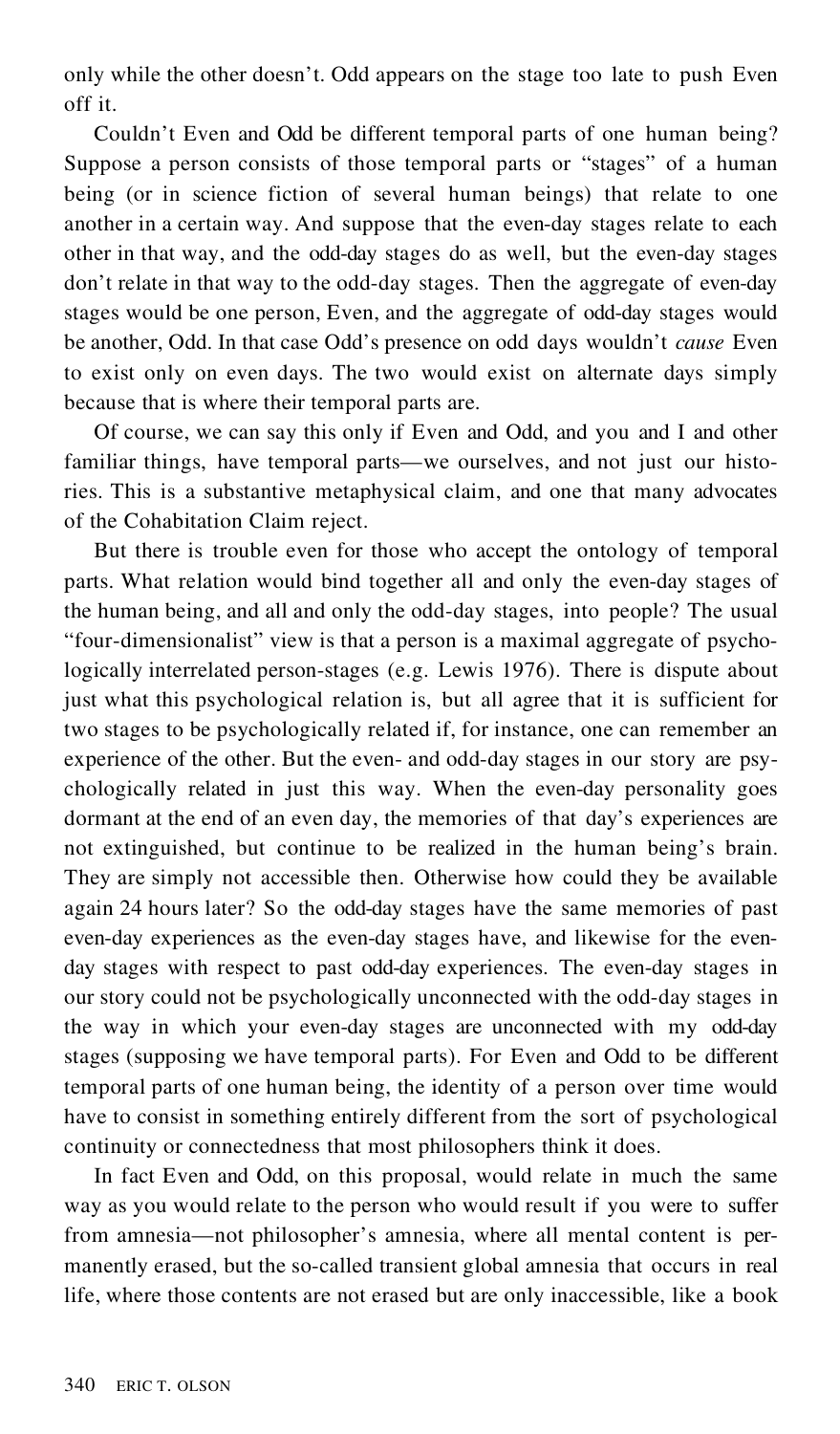locked in a drawer whose key is lost. If Even and Odd exist alternately, then anyone who forgets his name, address, and recent history must literally cease to exist and be replaced by someone new, even if the condition is only temporary—though one may come back into existence (thereby destroying the person who existed in the interim) when the condition is reversed. I take it that no one would accept this. For that matter, we ought to wonder whether the current proposal could allow for anyone to have temporal parts that were unconscious.

In any case, we can rule out Even's existing only when Odd doesn't by changing the story a bit. We imagined that the even-day personality shut down entirely on odd days. We might say instead that it remains active but is simply disconnected from perception and movement. Then there would sometimes be two isolated "streams of consciousness" going on within the human being at once, but only one at a time would have anything to do with perception or action. (If Even and Odd were two, we could say that Even sometimes remains conscious at the end of an even day but loses the ability to perceive or act.) In that case the memories of past even-day experiences would be accessible on odd days, and could be recalled and reflected on then, but no one would be able to verbalize or otherwise act on them. We said that 'Even' was to name the being who thinks and acts on even days. We could say instead that Even is the being who *perceives* and acts on even days, and likewise, *mutatis mutandis*, for 'Odd'. I take it that this would make no real difference to the argument. 'Even' and 'Odd' name two different people in the modified story if they do in the original story. (Wilkes says this would actually strengthen the case for there being two people [1988: 125].) And the modified story is surely possible if the original is: as we have seen, the memory-traces of even-day events must persist on odd days, even in the original story.

In the revised story we can no longer say that Even ceases to exist at the end of each even day, for otherwise we should have two isolated streams of consciousness going on in one person at the same time. Presumably that person would be the subject of both streams. This is clearly the sort of thing the Cohabitation Claim was meant to rule out. We can rule it out only by saying that two people share the human being at once.

We can see now that the split-personality puzzle has to do both with what it takes for a person to persist through time and with what determines how many people there are at any one time—with both "diachronic" and "synchronic" identity, as the jargon has it. We argued that any plausible account of what sort of thing a person could survive requires Even and Odd to exist at the same time. The challenge facing those who think that they are two is therefore to square this with some reasonable account of what determines how many people there are at any one time.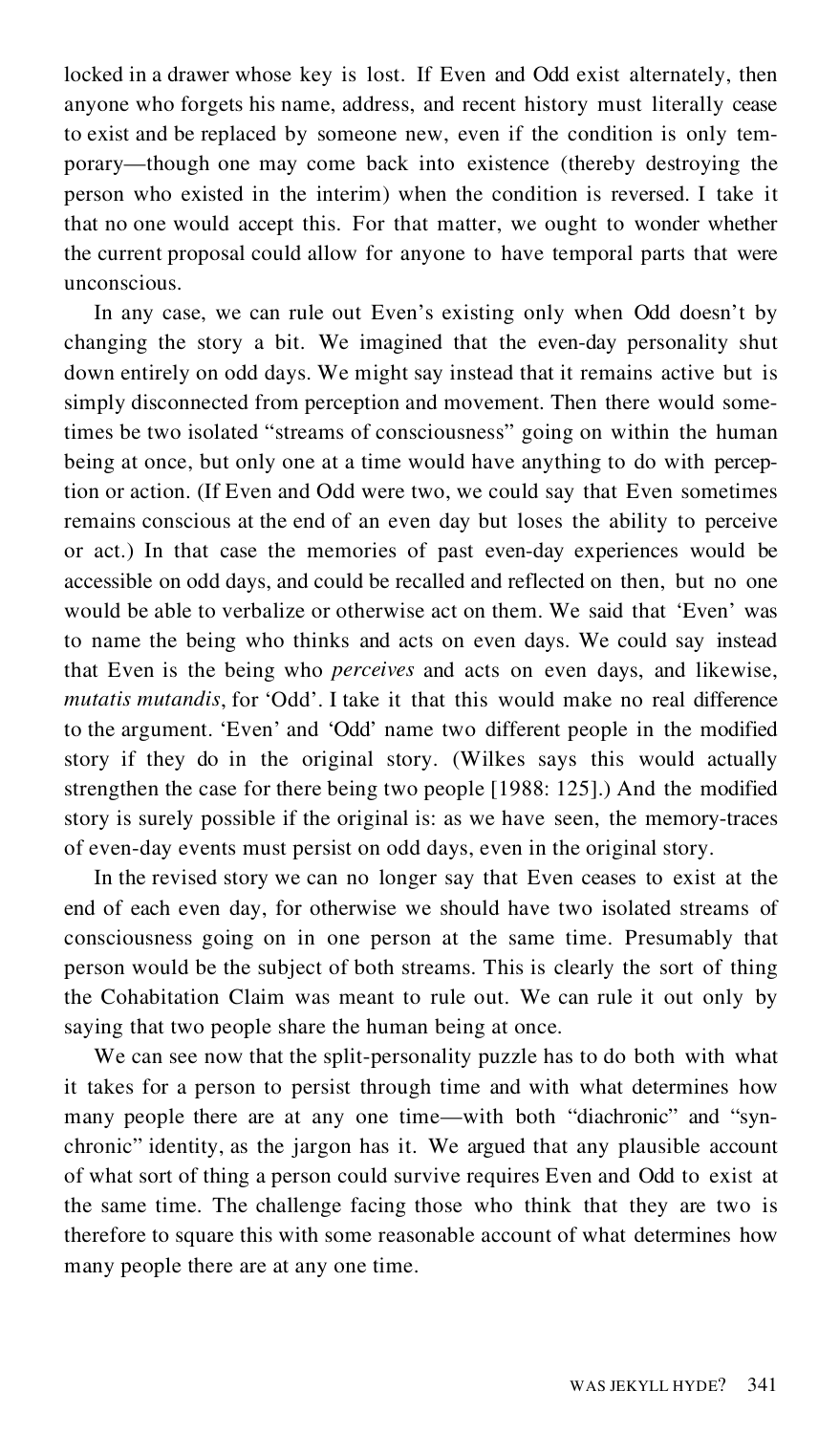Let us turn now to the second possibility, that Even and Odd differ non-mentally despite existing at the same time. I take this to imply that at any given time Even must have parts that are not parts of Odd, and vice versa, the possession of which helps to explain how they differ. (Two people made of the very same parts at the same time will be alike in their qualitative, non-mental properties.) This would seem to make Even and Odd parts of a human being, most likely parts of its brain.<sup>2</sup> Perhaps one part of the brain supports the even-day personality and another, physically separate part of the brain realizes the odd-day personality, and those things are Even and Odd. That would provide the sort of non-mental difference that could account for their mental and behavioral differences, much as physiological differences between your brain and mine help to explain our mental differences.

Now if Even and Odd are literally parts of a brain, then you and I are also parts of brains, or at most whole brains. (Again, Even and Odd are the same sort of beings as the rest of us. Whatever determines the parts and boundaries of some human people does so for all of us.) You are literally a soft, creamycolored, two- or three-pound organ lodged between your ears: not a brain in a vat, but a brain in a head. You are not a human being, but only a small part of one. Human beings are not themselves intelligent or sentient, but are merely inhabited by intelligent brains. (If human beings were also sentient, how could anyone know that one was the brain and not the human being?) Presumably the same would go for sentient animals of other species. I take this to be absurd.

Well, suppose Even includes not just that part of the animal's brain that realizes his mental life, but all of the animal except that part that supports Odd's mental life, and likewise, *mutatis mutandis*, for Odd. If the human being weighs 150 pounds, Even and Odd each weigh slightly less, perhaps 149 pounds. That way you and I could be whole human beings, as there is no one else whose mental life is realized in parts of our brains.

Now both this proposal and the previous one assume that the two personalities in a case like that of Even and Odd would have to be realized in physically separate parts of the brain. That might be a reasonable assumption if the brain worked like a digital computer. When my old Macintosh runs two independent programs at once, a word processor and a web browser, say, those programs are "realized" at any particular time in discrete sets of on-off switches. But no one knows whether the brain works like that. And no one takes the Cohabitation Claim to rest on any empirical assumption about how

<sup>2</sup> This might be Carruthers' view (1986: 227). He says that a person is "a particular functional organisation of cells within the brain", specifically that "particular network of cellular connections" that explains one's behavior. In split-personality cases there may simply be two such networks. But I don't know whether a "network of cellular connections" is supposed to be a material thing.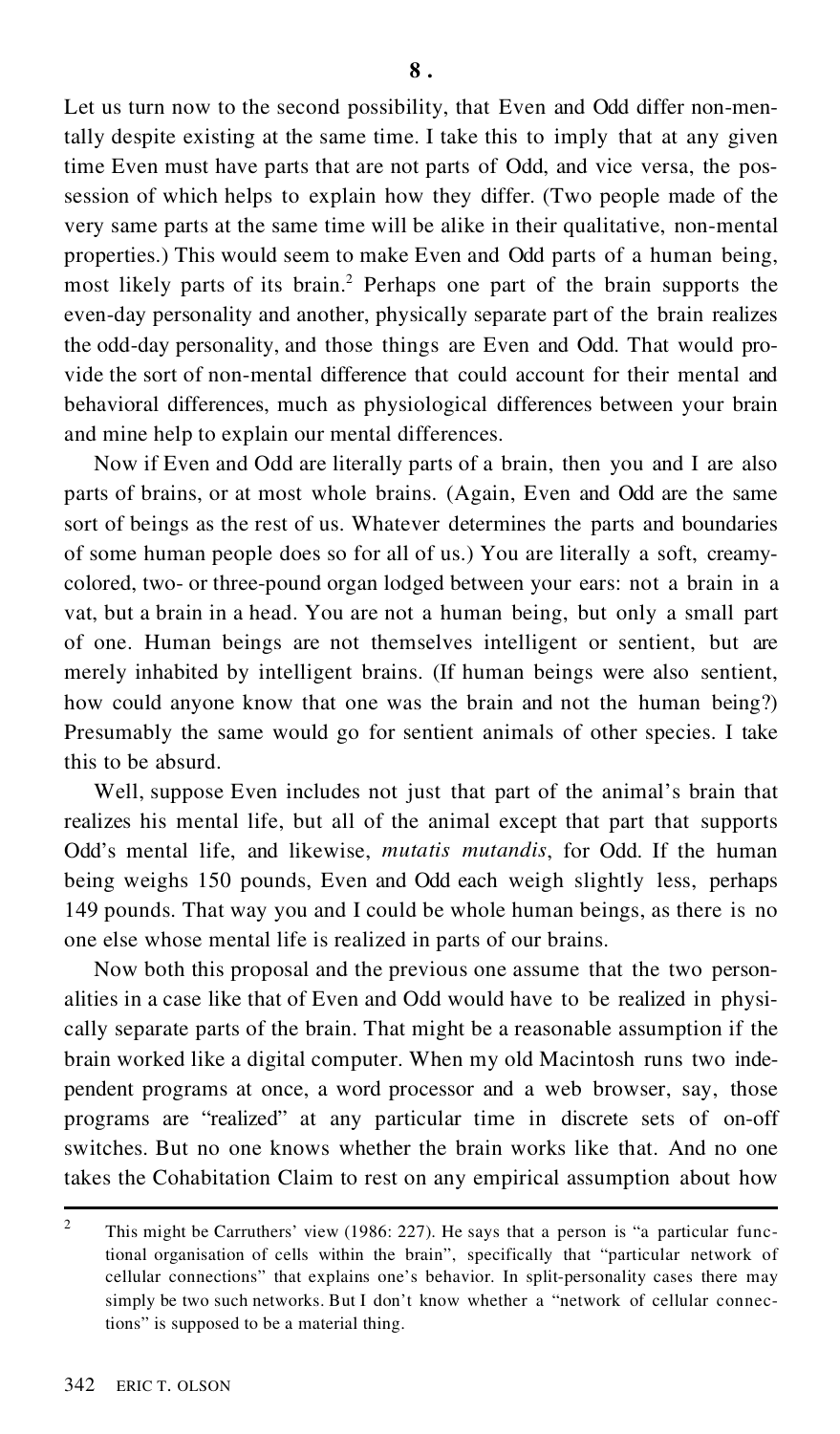the brain works. Moreover, split personality is supposed to show that two people could share a *whole* human being (Lowe 1996: 31, Rovane 1998: 8n.).

In any case, the proposal is problematic. If Even's heart and liver are parts of him, why not his brain—the whole of it? It's *his* brain, isn't it? (Imagine someone insisting that your left kidney was a part of you but not your right kidney.) We cannot take this claim seriously without some sort of theoretical justification. It would have to follow from some general principle about what makes something a part of one. I can think of no credible principle of this sort. Here is the sort of thing that would be needed: The parts of a person are all and only those parts of the animal associated with him, save those that are involved in someone else's mental life. (If the two mental systems are realized in overlapping parts of the brain, we shall need something more complicated.) No such principle seems to me to have any independent plausibility. Suppose a devious neurosurgeon somehow arranged things so that some memories accessible only to you were stored somewhere within my brain. Would a bit of my brain thereby cease to be a part of me? Would the surgeon have made me a bit smaller and lighter? Surely not.<sup>3</sup>

#### **9 .**

To sum up. Friends of the Cohabitation Claim face hard questions: What things are Even and Odd, or more generally the people who share a single human being in possible or actual cases of split personality? In particular, what non-mental properties do they have? What are they made of? What are their spatial boundaries? Or are they located in space at all? What non-mental difference between them accounts for their striking psychological differences? These questions must have answers, and their answers will have implications for the rest of us as well. I don't say that they are unanswerable. But those possible answers that are compatible with the Cohabitation Claim appear *ad hoc* and implausible at best. The Cohabitation Claim may be intuitively attractive. But few of its advocates have thought carefully about its metaphysical implications. I believe that once we see those implications, the Claim will lose its appeal—except perhaps to those who believe on other

<sup>3</sup> The principle also rules out our being human animals—that is, our being identical with human animals. Not only are we not essentially animals, but we are not animals at all. Part of my brain could become involved in someone else's mental life, in which case the principle implies that it would cease to be a part of me. But it would not thereby cease to be a part of the animal associated with me. Where an animal's boundaries lie is not determined by matters of psychology. (I discuss this in Olson 1997: ch. 6.) Thus, the animal could come to have parts that were not parts of me, and so could come to be numerically different from me. And two things that *could* be numerically different are numerically different. If we are not human animals, we ought to wonder why those animals can't think, or, if they can, how we know they aren't us. But that is another topic (see e.g. Olson 1997, ch. 5).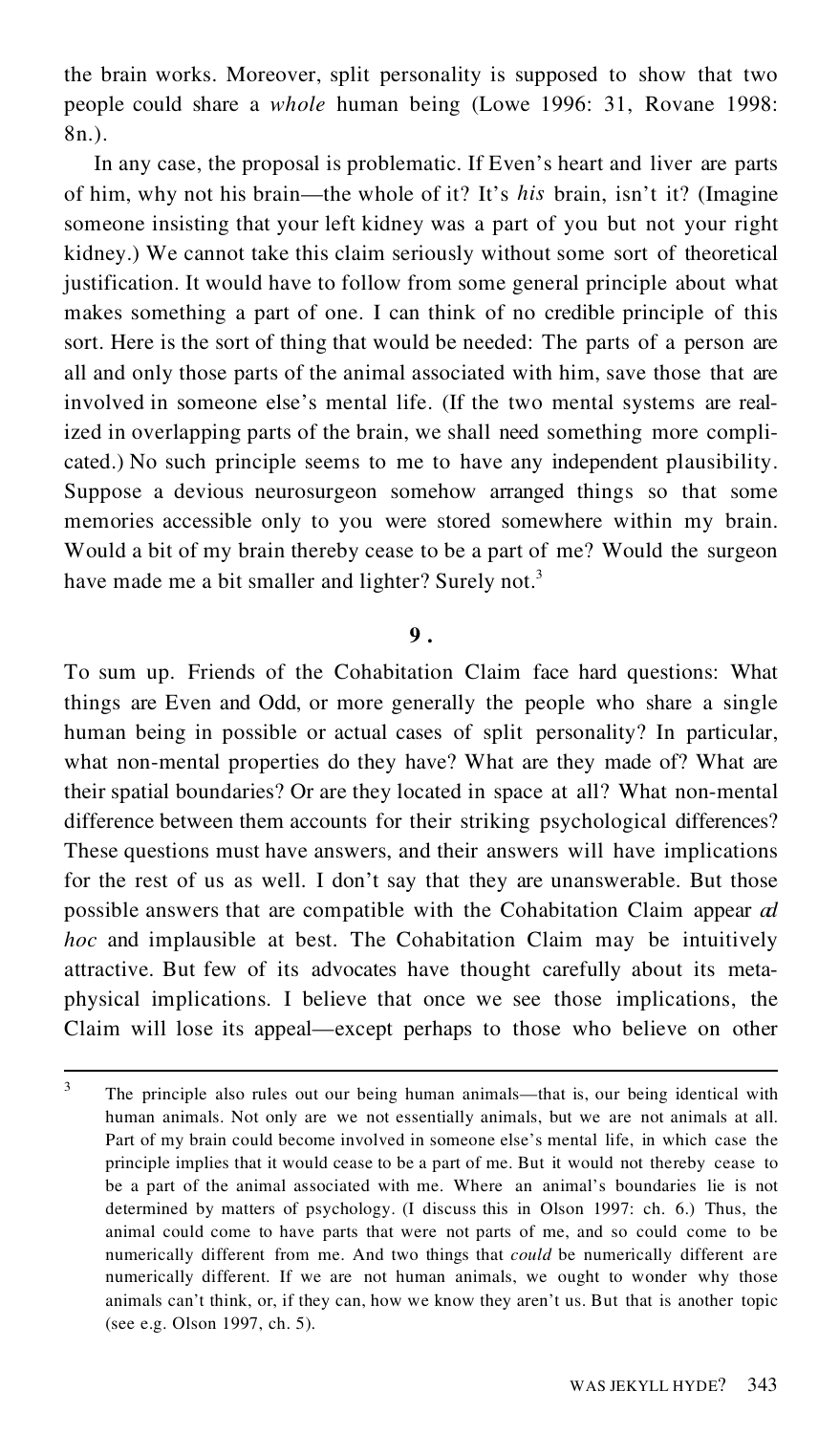grounds that we are immaterial substances or bundles of impressions, rather than things of flesh and blood.

That concludes my argument against the Cohabitation Claim. I turn now, briefly, to some objections to my view that there could never be more than one thinking being in a case of split personality.

Can we coherently describe the split-personality case without supposing that there are at least two mental subjects there (Puccetti 1973: 351, Anderson 1976)? Suppose Even insults his boss on an even day. Even will remember that event; but Odd, it seems, will not. That is a contradiction unless Even and Odd are numerically different.

I claim that Odd does remember insulting his boss, but owing to his unusual condition he is unable, on odd days, to say that he does. Being unable to report or otherwise act on an experience one has had and not forgotten may be strange, especially if one is conscious at the time; but it is not impossible. It is just what we should expect in a strange case like this one. It could even happen to you: if we inject sodium amytal into your left carotid artery, temporarily "anaesthetizing" your speech hemisphere, you will remain conscious but be unable to report on your past experiences.

Here is a harder case. Suppose Even painfully stubs his toe on an even day. Odd (the objection goes) will feel nothing, since his experience is unaffected, on even days, by alterations to Even's sense organs. So if Even were Odd he would be both in pain and not in pain at once. The problem is especially acute on the second variant of the story, in which there are two isolated streams of consciousness going on at once.

It is not immediately clear what I ought to say about this. But here is a description that seems as good as any, and which appears to be free from contradiction. Despite appearances, the subject of those even-day experiences not affected by the sense organs is in pain (since he is also the subject of those experiences that *are* affected by them). He even knows that he *is* in pain. At the same time, he may believe that he is not in pain. The reason why he can hold such blatantly contradictory beliefs at once is that his mental life is split into subsystems that don't interact in the usual way.

If you don't like this, and doubt whether any coherent description of this case can avoid postulating two different thinkers, consider that similar things can happen to any of us under special conditions. Psychologists report that if we tell someone who is hypnotized but otherwise normal that she will feel no pain, then immerse her hand in ice-water for several minutes (ordinarily painful enough), she will sit patiently and claim to be comfortable—but may write with her other hand, if she cannot see it, that she is in pain.<sup>4</sup> If we must say that there are two people in *this* case, all bets are off. Otherwise,

<sup>4</sup> Wilkes (1988: 107f.); see also Glover (1988: 30). Zemach argues that there must be two people in cases like this (1986: 142).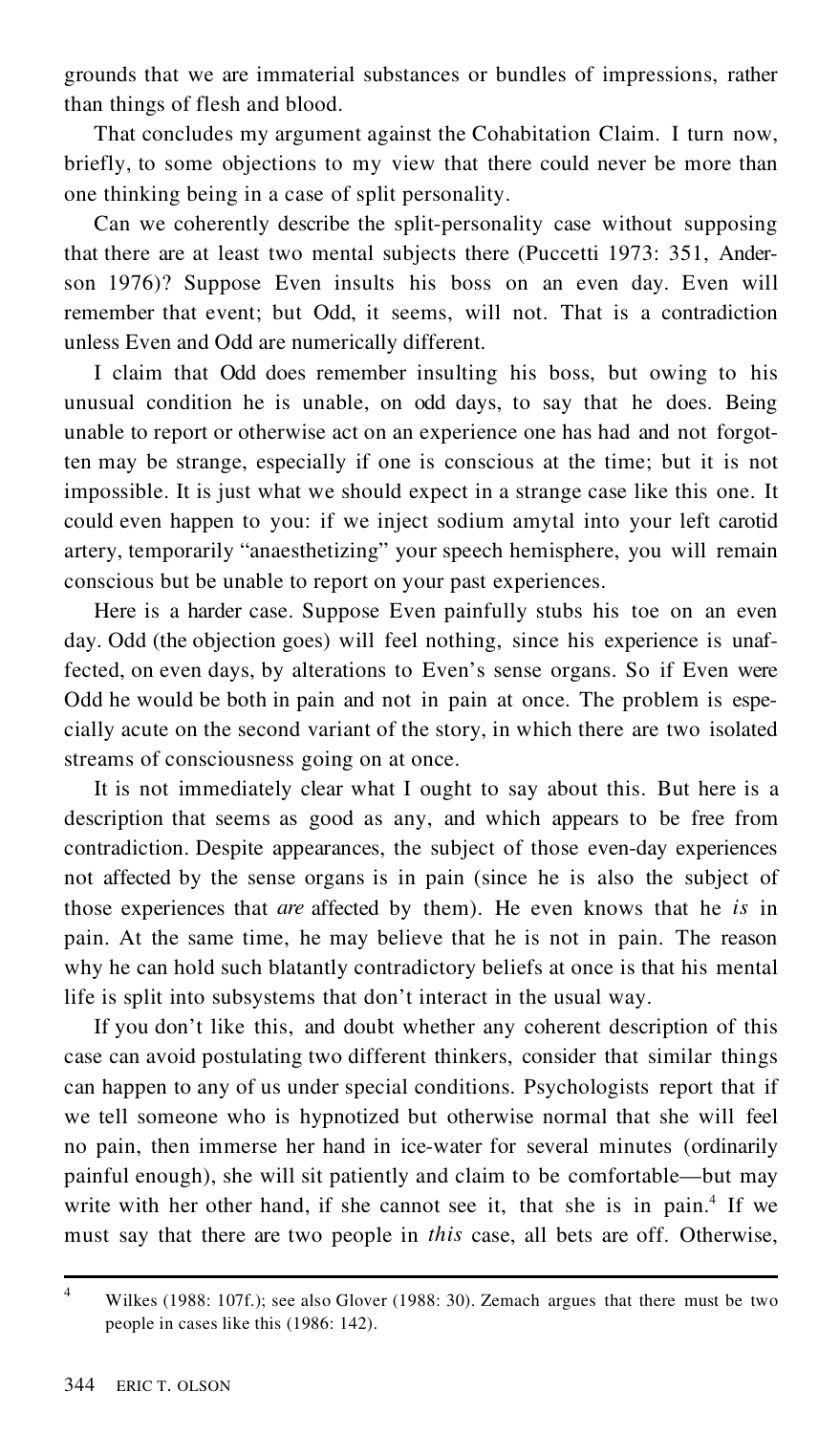the correct description of it, whatever it is, would seem a good candidate for being the correct description of the toe-stubbing case.

A related objection is that my view rules out any acceptable account of what makes someone responsible for an action. Even is not responsible for Odd's actions (the ones done on odd days). But someone is responsible for them. So if there were just one person in the story, he would be both responsible and not responsible for those actions.

Well, why isn't Even—the one who acts on even days—responsible for the things done on odd days? To say that it is because he didn't do them, or doesn't remember doing them, would be to assume the point at issue. Perhaps it is because he cannot verbally recall doing or planning those things, or indeed any of the events surrounding them, and because he is not disposed to act in a similar way again. It is doubtful whether that is enough to excuse someone entirely from responsibility; but even if it is, it is true of Even only on even days. So at most the objection shows that Even is not responsible on even days for the things done on odd days. It in no way suggests that anyone is both responsible and not responsible for something at the same time. It may well be unclear in the story just who is responsible, and when, for what actions. But I don't think that is the fault of my claim that there is just one person there. We aren't very good at making moral judgments even in ordinary situations. So it is no surprise that this *outré* case should baffle us.

"Consider the human being in the story. Because his mental life is so disunified, he does not count as a person, or a moral agent, or a subject of experience. Otherwise we might as well say that something made up of you and me would be a person. (Try imagining what it would be like to have a mental life that was no more unified than yours is unified with mine.) On the other hand, Even and Odd are clearly people, moral agents, and subjects of experience. So your view cannot be right."

But there is no point insisting that there must be two people in the story unless there could be, and our arguments suggest that there couldn't (unless, perhaps, we are immaterial). The mere fact that the human being in the story doesn't satisfy your favorite definition of 'person' hardly implies that there must be *two* such "people" there. In fact I see no reason to deny that our human being is a person in Wilkes's sense, or in the familiar Lockean sense: a thinking intelligent being that has reason and reflection, and can consider itself as itself, the same thinking thing, in different times and places. He is of course rational, intelligent, and self-aware in a peculiar way—twice over, as it were. But that doesn't make him any less rational or intelligent or self-aware.

I don't expect these brief remarks to set readers' minds entirely at ease. My proposal is certainly surprising. But those who have trouble believing it should consider the alternatives.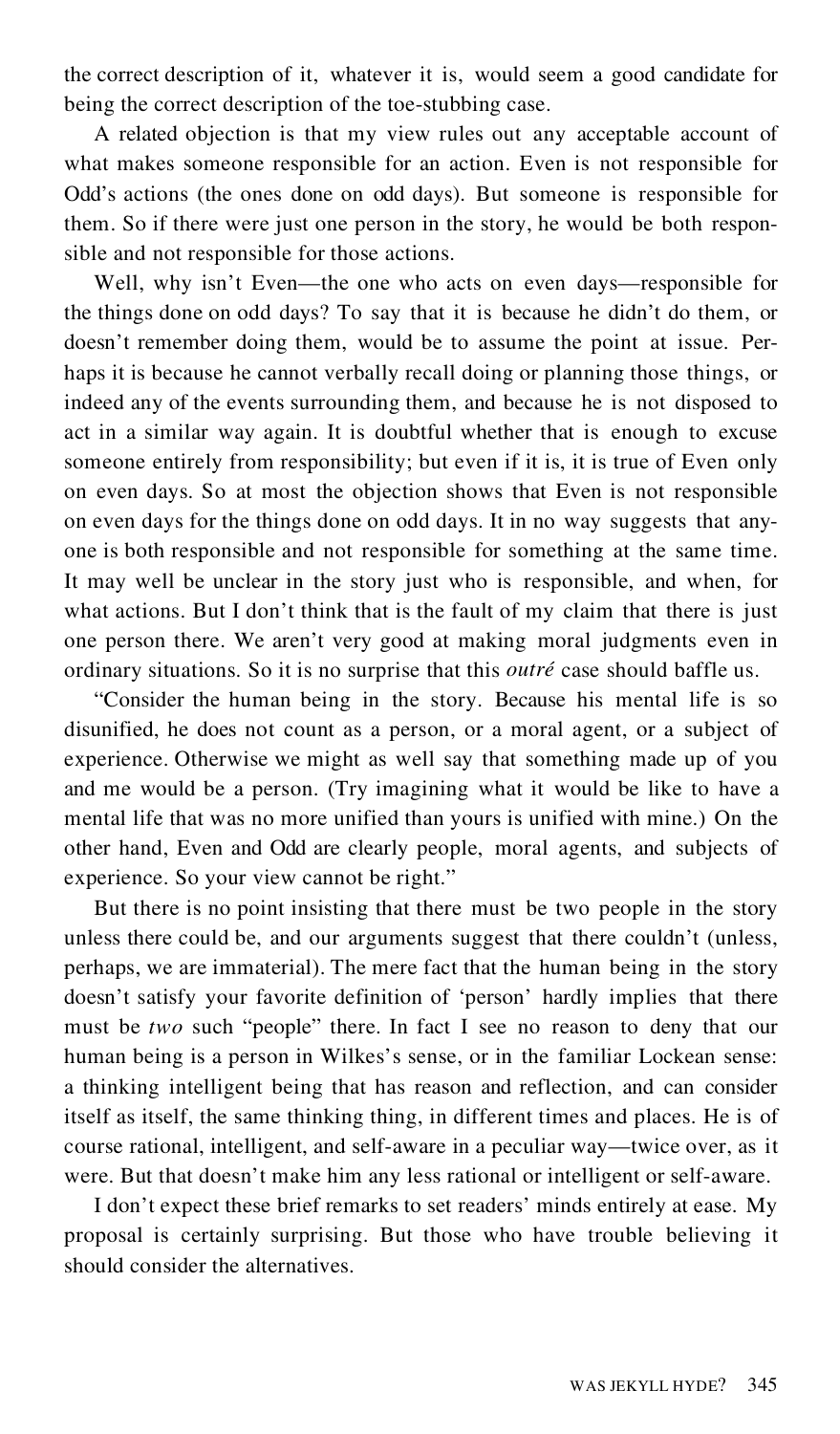I will end with a few speculative remarks. What would it mean if there could never be two or more people in a case of split personality? It would do away with a widely held thesis about personal identity, namely that the number of people is determined by facts about mental unity and disunity. The idea is that the number of people—or agents or thinking beings—is necessarily equal to something like the number of systems of thought and action that are individually well-integrated, yet appropriately separate and independent of one another. We might call this the *Psychological Identity Principle*. The Principle implies that there must be two people in the story of Even and Odd. I believe that it is false because there may not always be a different being available to be the subject of each such mental system. That in turn is because people are not purely mental beings. They have non-mental properties as well.

This is not quite such a radical departure from tradition as it may appear. The Principle is still *almost* true, in that most possible situations, and probably all actual ones, conform to it. In this respect it is at least as well off as Newtonian Mechanics. This fact helps to explain the Principle's long and distinguished history and the fact that most philosophers find it self-evident. Psychiatrists and others concerned with real-life situations can rely on it. Only philosophers need be wary.

What, then, stands to the Psychological Identity Principle as General Relativity stands to Newtonian Mechanics? What *does* determine the number of people or thinking beings in a situation, if not facts about mental unity and disunity? What makes it the case that you and I are two, rather than one person with a split personality? What makes it the case that there are six billion rational beings living on our planet, rather than some other number? Here is a modest conjecture: there are six billion people because there are six billion human beings—human animals, members of the species *Homo sapiens*—who, for whatever reason (presumably on account of their mental features), qualify as people, and no other beings that qualify. So we might replace the Psychological Identity Principle with something like this:

> Necessarily, there are *n* people if and only if there are *n* human beings of the right sort,

where the qualification 'of the right sort' is meant to embody our definition of 'person' (it might be short for 'who are rational, self-conscious moral agents', or for something like Wilkes' proposal). I assume that what determines the number of human beings in a situation has nothing to do with psychology, but is a matter of ordinary biology. What determines the number of human beings is much the same as what determines the number of animals of other species. We might therefore call this the *Biological Identity Princi-*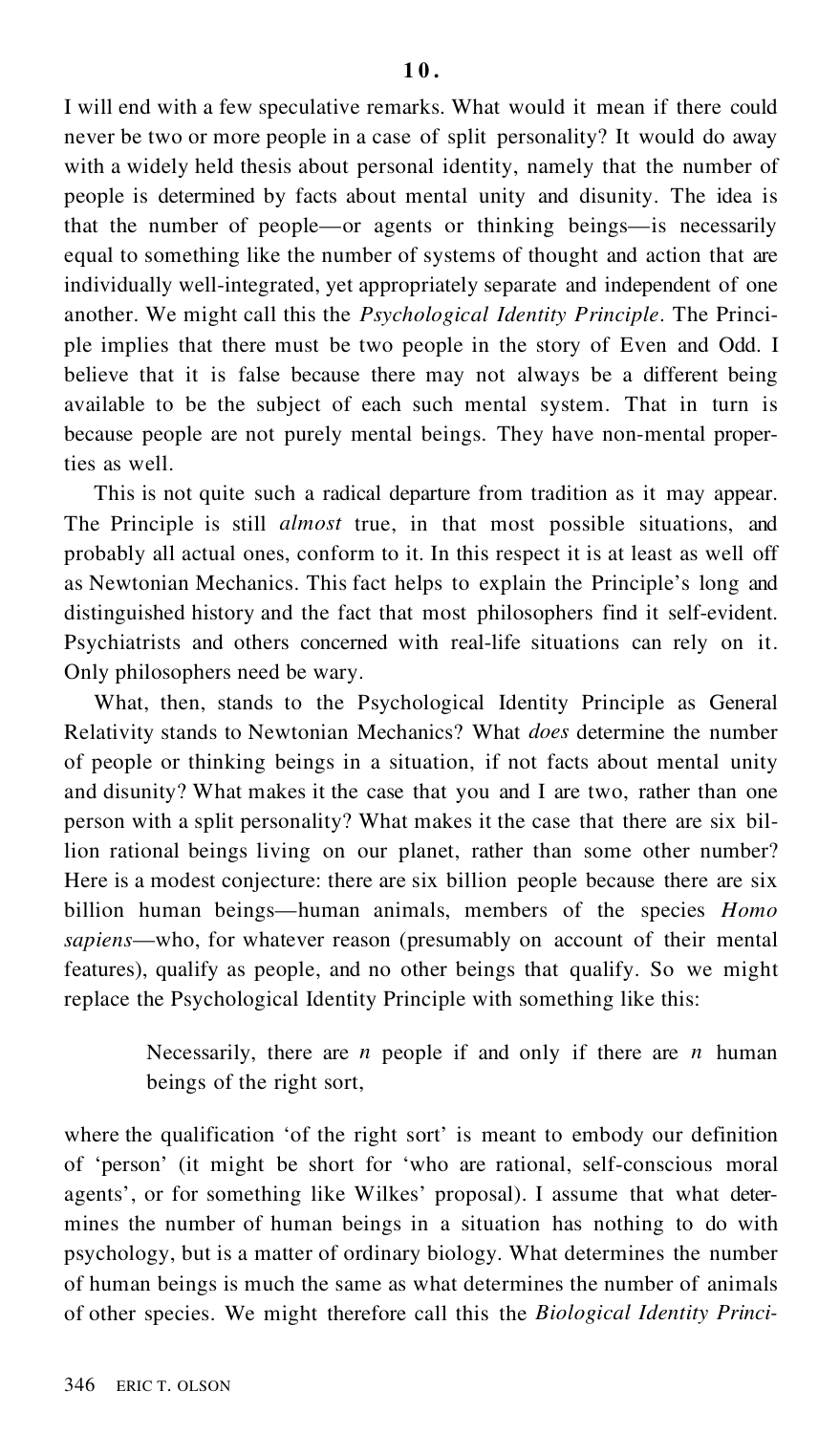*ple*. It probably agrees with the Psychological Identity Principle in all actual cases, though not in the case of Even and Odd.

There might, of course, be non-human people: intelligent Martians, gods, or what have you. If so, we must restrict the Principle to human people. (I don't know how to generalize it to account for non-human people. There may not be any unified identity conditions for people in general, any more than there are unified identity conditions for material objects in general.)

I don't claim that the Biological Identity Principle is the only alternative to the Psychological Identity Principle. Nor is this the place to argue that it is superior to its rivals—though I might mention that it has the advantage of following from the plausible assumption that we are human animals. But we must abandon tradition if we are to reach the truth about personal identity.<sup>5</sup>

#### **References**

- Anderson, S. L. 1976. Coconsciousness and Numerical Identity of the Person. *Philosophical Studies* 30: 1-10.
- Broad, C. D. 1923. *The Mind and its Place in Nature*. London: Routledge.
- Carruthers, P. 1986. *Introducing Persons*. London: Croom Helm.
- Gillett, G. 1986. Multiple Personality and the Concept of a Person. *New Ideas in Psychology* 4: 173-184.
- Glover, J. 1988. *I: The Philosophy and Psychology of Personal Identity*. London: Penguin.
- Hofstadter, D., and D. Dennett, ed. 1981. *The Mind's I.* Toronto: Bantam.

Lewis, D. 1976. Survival and Identity. In A. Rorty, ed., *The Identities of Persons*. Berkeley: University of California Press.

- Lizza, J. 1993. Multiple Personality and Personal Identity Revisited. *British Journal for the Philosophy of Science* 44: 263-274.
- Locke, J. 1975. *An Essay Concerning Human Understanding*. Oxford: Clarendon Press. Original work (2d ed.) 1694.
- Lowe, E. J. 1996. *Subjects of Experience*. Cambridge: Cambridge University Press.
- MacIntosh. J. J. 1974. A Problem about Identity. *Dialogue* 13: 455-474.
- Olson, E. 1997. *The Human Animal.* New York: Oxford University Press.
- Puccetti, R. 1973. Brain Bisection and Personal Identity. *British Journal for the Philosophy of Science* 24: 339-355.
- Radden, J. 1996. *Divided Minds and Successive Selves.* Cambridge: MIT Press.

<sup>5</sup> For helpful comments on ancestors of this paper I thank Edward Craig, André Gallois, Jane Heal, Peter Kail, Andrew Melnyk, Trenton Merricks, Gonzalo Rodriguez-Pereyra, Carol Rovane, several anonymous referees, and numerous patient audiences in Britain and America.